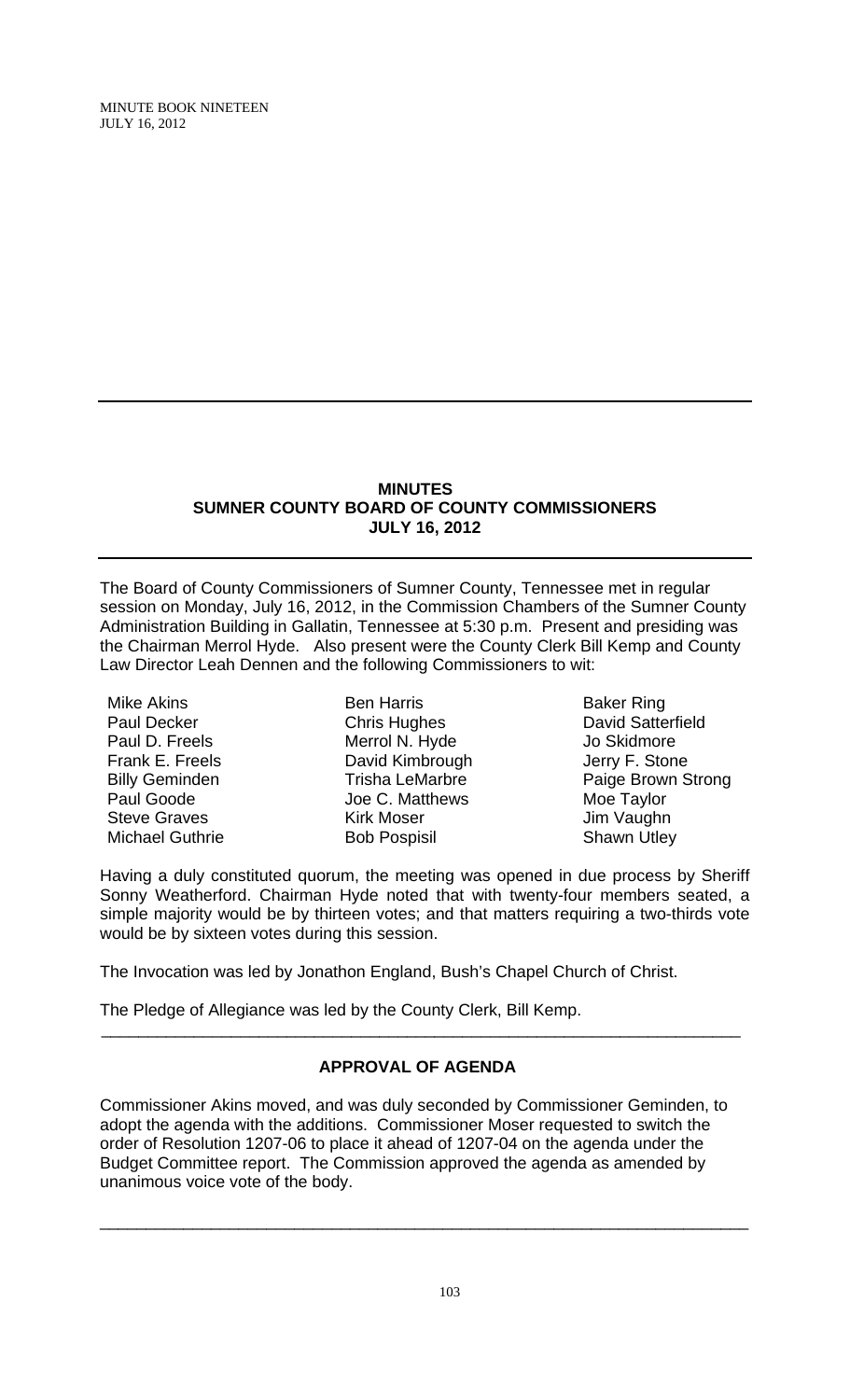Chairman Hyde recognized Terry Lynn Weaver of the Tennessee State House of Representatives, 40<sup>th</sup> District, who spoke in regard to the guest speaker, Arthur B. Laffer, founder and chairman of Laffer Associates. County Executive Anthony Holt introduced Dr. Laffer, as chief economist in the Office of Management and Budget under U. S. Treasury Secretary George Shultz, as well as holding other distinguished positions in the federal administration. Dr. Laffer spoke about the benefits of living and operating a business without a state income tax in Tennessee. Dr. Laffer stated that all federal taxes should be eliminated and a 12 percent flat tax put in its place on value added for businesses and unadjusted gross income for individuals. Other policies he supported were regulatory reform, balanced budgets, sound money and free trade.

## **APPROVAL OF MINUTES**

The minutes for the meeting of this body held on June 18, 2012, and recorded in the office of the Clerk, Bill Kemp, were approved by voice vote after Commissioner Taylor made the motion, seconded by Commissioner Graves.

## **RECOGNITION OF THE PUBLIC**

 Chairman Hyde opened the floor to allow the public to speak concerning any matter on the agenda. With no one else wishing to speak, recognition of the public was closed.

\_\_\_\_\_\_\_\_\_\_\_\_\_\_\_\_\_\_\_\_\_\_\_\_\_\_\_\_\_\_\_\_\_\_\_\_\_\_\_\_\_\_\_\_\_\_\_\_\_\_\_\_\_\_\_\_\_\_\_\_\_\_\_\_\_\_\_\_\_

## **REPORT OF THE CHAIR**

Commissioner Decker read the following resolution into the record and moved for approval. Commissioner LeMarbre seconded the motion.

## **A RESOLUTION HONORING MS. ESTER WRIGHT**

**WHEREAS,** after a remarkable thirty-six year career with the Sumner County School System, Ms. Ester Wright, the Adult Education supervisor has chosen to retire; and

**WHEREAS,** during her tenure, Ms. Wright's dedication to the noble profession of education, has positively influenced the lives of countless persons and because of her efforts numerous generations will be able to make positive contributions to our county and beyond; and

**WHEREAS,** Ms. Wright should be recognized for her diligent service and dedication to Sumner County.

**NOW, THEREFORE, BE IT RESOLVED** by the Sumner County Board of County Commissioners meeting in regular session on this the  $16<sup>th</sup>$  day of July, 2012, that this body expresses its appreciation and gratitude for the many years of service and dedication of Ms. Wright and this body urges all the citizens of Sumner County to acknowledge the accomplishments and contributions made by Ms. Wright to Sumner County; and

**BE IT FURTHER RESOLVED** that this resolution is to be read and entered on the minutes of this body so as to make it a permanent part of the records of this body and the Clerk is hereby directed to furnish a copy of this resolution to Ms. Ester Wright.

\_\_\_\_\_\_\_\_\_\_\_\_\_\_\_\_\_\_\_\_\_\_\_\_\_\_\_\_\_\_\_\_\_\_\_\_\_\_\_\_\_\_\_\_\_\_\_\_\_\_\_\_\_\_\_\_\_\_\_\_\_\_\_\_

 Chairman Hyde declared the resolution honoring Ms. Wright approved by the body.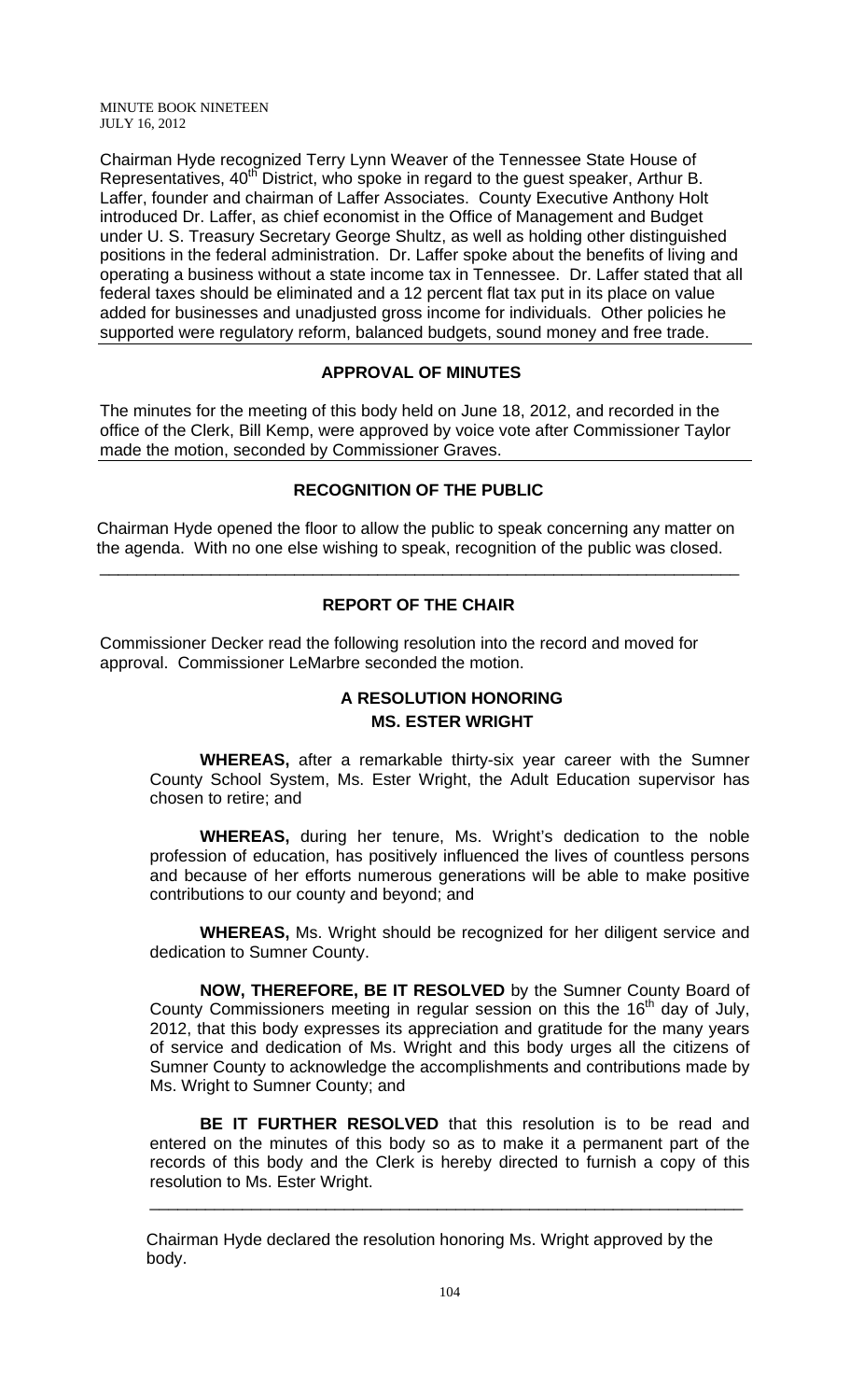Commissioner Hughes read the following resolution into the record and moved for approval. Commissioner Baker seconded the motion.

 $\overline{\phantom{a}}$  , and the contribution of the contribution of the contribution of the contribution of the contribution of  $\overline{\phantom{a}}$ 

## **A RESOLUTION HONORING MRS. YVONNE MALONE**

**WHEREAS,** Mrs. Yvonne Malone, who held various positions in the Sumner County School System, most recently serving as the Technical Clerk for the Adult Education Program, has elected to retire after an outstanding twenty-nine year career; and

**WHEREAS,** Mrs. Malone during her many years with the Sumner County School System, worked diligently to aid both student and faculty in the numerous tasks presented to her and for her efforts numerous lives were changed for the better; and

**WHEREAS,** Mrs. Malone should be recognized for her diligent service and dedication to the citizens of Sumner County.

**NOW, THEREFORE, BE IT RESOLVED** by the Sumner County Board of County Commissioners meeting in regular session on this the  $16<sup>th</sup>$  day of July, 2012, that this body expresses its appreciation and gratitude for the many years of service and dedication of Mrs. Malone and this body urges all the citizens of Sumner County to acknowledge the accomplishments and contributions made by Mrs. Malone to Sumner County; and

**BE IT FURTHER RESOLVED** that this resolution is to be read and entered on the minutes of this body so as to make it a permanent part of the records of this body and the Clerk is hereby directed to furnish a copy of this resolution to Mrs. Yvonne Malone.

\_\_\_\_\_\_\_\_\_\_\_\_\_\_\_\_\_\_\_\_\_\_\_\_\_\_\_\_\_\_\_\_\_\_\_\_\_\_\_\_\_\_\_\_\_\_\_\_\_\_\_\_\_\_\_\_\_\_\_\_\_\_\_\_

 Chairman Hyde declared the resolution honoring Ms. Malone approved by the body.

## **COMMITTEE ON COMMITTEES ELECTION 2012-2013**

 $\overline{\phantom{a}}$  , and the contribution of the contribution of the contribution of the contribution of the contribution of  $\overline{\phantom{a}}$ 

Chairman Hyde recognized Commissioner Stone who nominated Commissioners Stone, LeMarbre, Geminden, Taylor and Skidmore to serve on the 2012-13 Committee on Committees. Commissioner Pospisil seconded the motion. Commissioner Ring nominated Commissioner Satterfield to serve on the committee. Commissioner Kimbrough seconded the motion. The motion was duly seconded. Hearing no other nominations, Chairman Hyde declared the nominations ceased. Clerk Kemp stated that the nominees are listed in order of nomination and the commissioners were instructed to vote for up to five individuals. The Clerk called the roll as follows:

| Commissioner    | <b>GEMINDEN</b> | <b>SKIDMORE</b> | <b>LEMARBRE</b> | <b>TAYLOR</b> | <b>STONE</b> | <b>SATTERFIELD</b> |
|-----------------|-----------------|-----------------|-----------------|---------------|--------------|--------------------|
| <b>AKINS</b>    | 71              | $\lambda$       |                 |               | ↗            | $\lambda$          |
| <b>TAYLOR</b>   |                 |                 |                 |               | ↗            |                    |
| <b>GEMINDEN</b> | ↗               | $\lambda$       | $\lambda$       | $\lambda$     | ∧            |                    |
| <b>UTLEY</b>    | ↗               |                 | $\lambda$       |               | ↗            |                    |
| <b>GRAVES</b>   | Λ               |                 | ⌒               |               | ∧            |                    |
| SATTERFIELD     | 71              | $\lambda$       | $\lambda$       |               | ⌒            | $\lambda$          |
| F. FREELS       |                 |                 |                 |               |              |                    |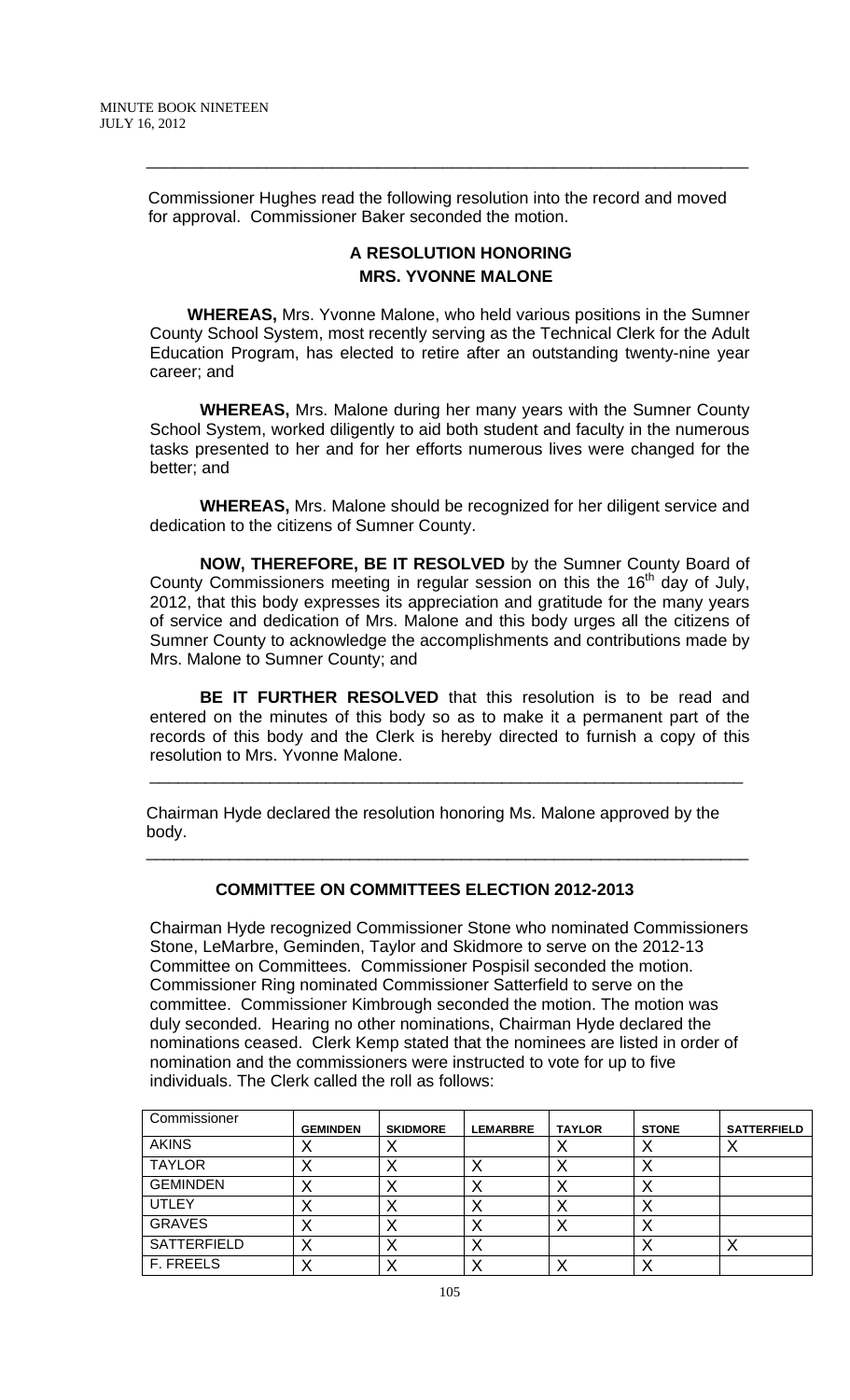| <b>MATTHEWS</b>     | X  | X  | X  | X  | X       |   |
|---------------------|----|----|----|----|---------|---|
| <b>HARRIS</b>       | X  | X  | X  |    | X       | X |
| <b>RING</b>         | X  | X  | X  | X  |         | X |
| <b>BROWN STRONG</b> |    | X  | X  | X  | X       | X |
| <b>VAUGHN</b>       | X  | X  | X  | X  | X       |   |
| <b>LEMARBRE</b>     | Χ  | X  | X  |    | X       | X |
| <b>MOSER</b>        | X  | X  | X  | X  | X       |   |
| <b>DECKER</b>       | X  | X  | X  | X  | X       |   |
| <b>HYDE</b>         | X  | X  | X  | X  | X       |   |
| <b>HUGHES</b>       |    |    | X  |    |         | X |
| <b>KIMBROUGH</b>    |    |    |    |    |         | X |
| <b>GOODE</b>        |    | X  | X  |    |         | X |
| <b>SKIDMORE</b>     | X  | X  | X  | X  | X       |   |
| P. FREELS           |    | X  | X  | X  | X       |   |
| <b>STONE</b>        | X  | X  | X  | X  | $\sf X$ |   |
| <b>GUTHRIE</b>      | X  | X  | X  | X  | X       |   |
| <b>POSPISIL</b>     | X  | X  | X  | X  | X       |   |
| <b>TOTALS</b>       | 19 | 22 | 22 | 18 | 20      | 9 |

Chairman Hyde declared Commissioners Stone, Skidmore, Taylor, Geminden and LeMarbre elected to serve as members of the Committee on Committees for 2012- 2013.

\_\_\_\_\_\_\_\_\_\_\_\_\_\_\_\_\_\_\_\_\_\_\_\_\_\_\_\_\_\_\_\_\_\_\_\_\_\_\_\_\_\_\_\_\_\_\_\_\_\_\_\_\_\_\_\_\_\_\_\_\_\_\_\_\_\_\_\_\_\_\_

\_\_\_\_\_\_\_\_\_\_\_\_\_\_\_\_\_\_\_\_\_\_\_\_\_\_\_\_\_\_\_\_\_\_\_\_\_\_\_\_\_\_\_\_\_\_\_\_\_\_\_\_\_\_\_\_\_\_\_\_\_\_\_\_\_\_\_\_\_\_

Commissioner Goode announced the fourth annual Compass luncheon on Tuesday July 31. Compass is a community outreach organization. He said Cal Turner, Jr. of Dollar General Corporation will be the speaker.

#### **CONSENT AGENDA**

Commissioner Skidmore moved, seconded by Commissioner Harris, to approve the items on the Consent Agenda.

#### **1207-07 A RESOLUTION APPROVING CONTINUATION BUDGETS EFFECTIVE JULY 1, 2012 UNTIL FINAL APPROVAL OF THE FISCAL YEAR 2012-2013 BUDGETS**

**BE IT RESOLVED** by the Sumner County Board of County Commissioners, meeting in regular session on this the  $16<sup>th</sup>$  day of July 2012, that this body hereby approves the continuation budgets (County General Fund, General Debt Service Fund, Drug Control Fund, Courthouse & Jail Maintenance Fund, & Highway Fund), identical to the Fiscal Year 2011-2012 Budgets; and

**BE IT FURTHER RESOLVED** that these continuation budgets shall be effective July 1, 2012 and continuing until such time as this body shall approve the Fiscal Year 2012-2013 Budgets; and

**BE IT FURTHER RESOLVED** that during this continuation budget phase, that capital items may not be purchased, unless the purchase is absolutely necessary in order to facilitate the efficient operation of the office or department (in which case the official may undertake such purchase and thereby must document the need, cost, etc and the cost(s) of the purchase(s) must not result in total expenditures in excess of one-twelfth (1/12) of the annual budget appropriations in any month for that department); and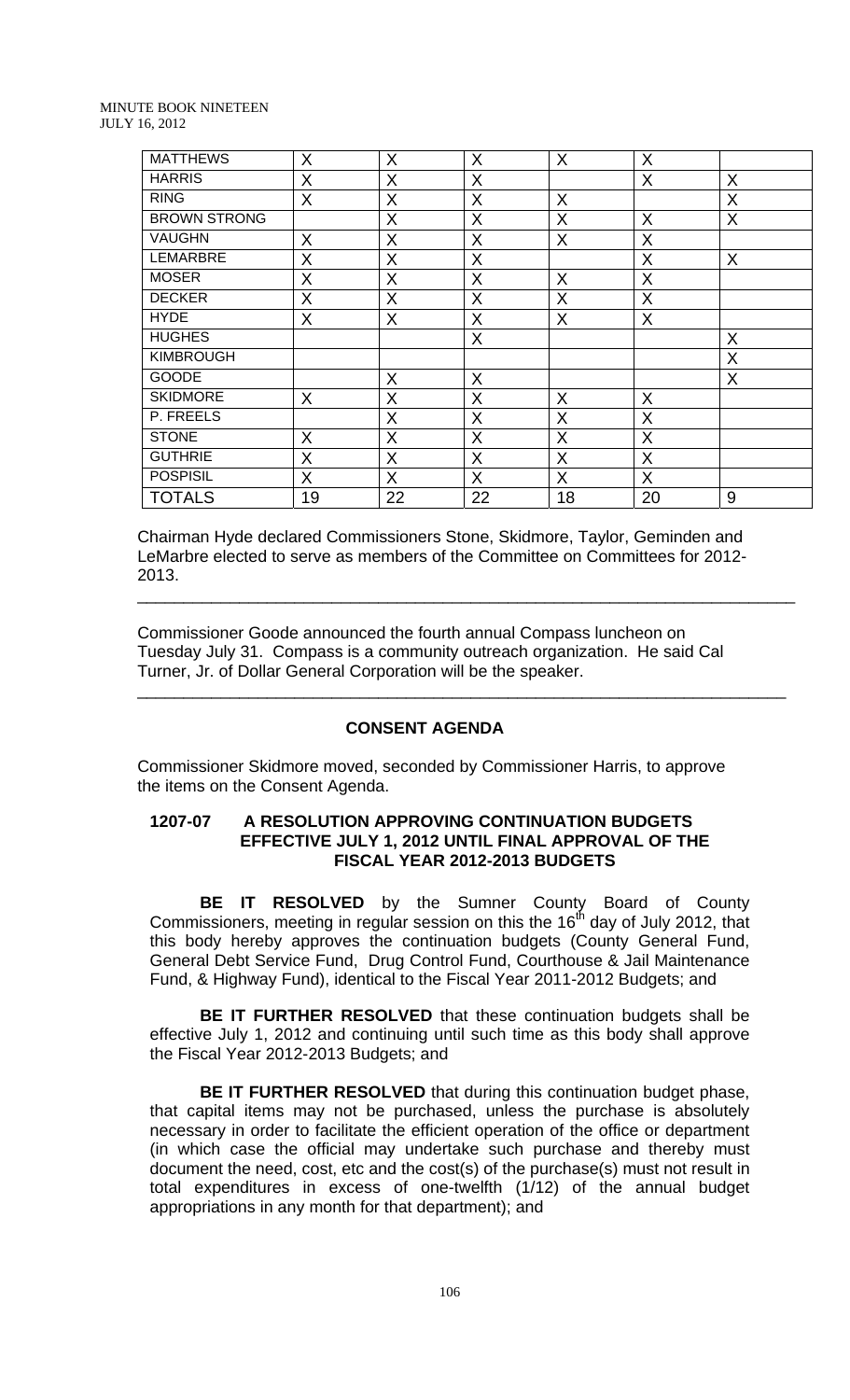**BE IT FURTHER RESOLVED** that any resolutions in conflict or contrary to this resolution shall be overturned and replaced by the terms and conditions of this resolution.

**BE IT FURTHER RESOLVED** that any budgeted item in the capital projects fund for 2011-2012, which were started, but not completed will continue on through 2012-2013 budget; and

**BE IT FURTHER RESOLVED** that the school bus purchase in the amount of \$1,230,460.00 to the Board of Education shall also be authorized.

\_\_\_\_\_\_\_\_\_\_\_\_\_\_\_\_\_\_\_\_\_\_\_\_\_\_\_\_\_\_\_\_\_\_\_\_\_\_\_\_\_\_\_\_\_\_\_\_\_\_\_\_\_\_\_\_\_\_\_\_\_\_\_\_

Commissioner Skidmore moved, seconded by Commissioner Harris, to approve the items on the Consent Agenda.

#### **1207-08 A RESOLUTION DECLARING VARIOUS ITEMS FROM THE REGISTER OF DEEDS OFFICE AS SURPLUS PROPERTY AND AUTHORIZING DISPOSAL OR SALE OF SAME PURSUANT TO EXISTING POLICIES AND PROCEDURES**

**BE IT RESOLVED** by the Sumner County Board of County Commissioners meeting in regular session on this the  $16<sup>th</sup>$  day of July, 2012, that this body hereby declares various items from the Register of Deeds Office as surplus as shown on the attachment; and

**BE IT FURTHER RESOLVED** that the disposal or sale of the same is authorized pursuant to existing policies and procedures.

\_\_\_\_\_\_\_\_\_\_\_\_\_\_\_\_\_\_\_\_\_\_\_\_\_\_\_\_\_\_\_\_\_\_\_\_\_\_\_\_\_\_\_\_\_\_\_\_\_\_\_\_\_\_\_\_\_\_\_\_\_\_\_\_

The electronic vote was recorded in the following manner:

| Akins        |   | Taylor              |       | Geminden      | Y |          |
|--------------|---|---------------------|-------|---------------|---|----------|
| Utley        | Y | Graves              | Y     | Satterfield   | Y |          |
| F. Freels    |   | <b>Matthews</b>     | Y     | <b>Harris</b> | Y |          |
| Ring         | Y | <b>Brown Strong</b> | Y     | Vaughn        | Y |          |
| LeMarbre     |   | Moser               | Y     | Decker        | Y |          |
| Hyde         | Y | <b>Hughes</b>       | Y     | Kimbrough     | Y |          |
| Goode        |   | Skidmore            | Y     | P. Freels     | Y |          |
| Guthrie      |   | Pospisil            | Y     | <b>Stone</b>  |   |          |
| 1207-CONSENT |   | Yes: 24             | No: 0 | Abs: $0$      |   | 06:49 PM |

Chairman Hyde declared the items on the Consent Agenda approved unanimously on the first and final reading.

\_\_\_\_\_\_\_\_\_\_\_\_\_\_\_\_\_\_\_\_\_\_\_\_\_\_\_\_\_\_\_\_\_\_\_\_\_\_\_\_\_\_\_\_\_\_\_\_\_\_\_\_\_\_\_\_\_\_\_\_\_\_\_\_\_\_

## **REPORT FROM COUNTY OFFICIALS**

County Officials filed the following reports: County Investments, County General Fund, County Debt Service Fund, County Highway Fund, County Capital Outlay Fund, School General Purpose Fund, School Federal Projects Fund, School Food Service Fund, Employee Health Insurance Trust Fund, Employee Dental Insurance Trust Fund, Casualty Insurance Trust Fund, County Trustee Funds, Special Reports: County Dental Insurance Claim Payments, County Health Insurance Claim Payments, County Property Tax Collections, County EMS Billing/Collections/Balances, County Sales Tax Collections, County Wheel Tax Collections, County Tax Rates/Property Values and County School Loan Program Rates. Approval of the filing of these records does not certify to the accuracy of the documents.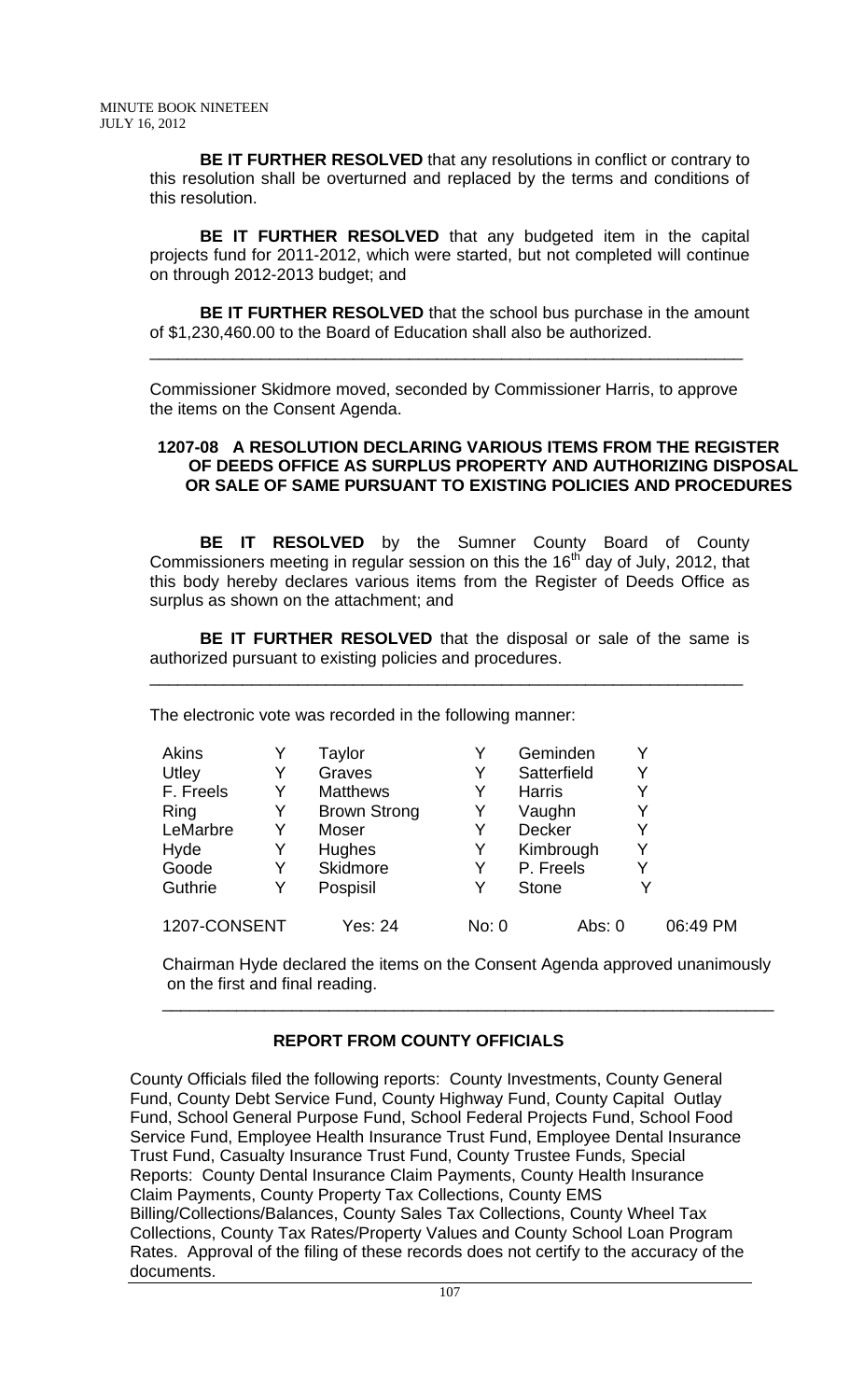#### **CORRESPONDENCE**

Clerk Kemp noted two pieces of correspondence. Stephen C. Brown, Executive Director of the Hendersonville Samaritan Association, thanked the commissioners for their contribution to his organization in memory of the late Connie Barker.

On behalf of the 2012 TGA Women's Amateur Championship at Foxland Harbor Golf & Country Club in Gallatin, Joanne Walker thanked the staff of the Emergency Services Department for their presence at the event.

\_\_\_\_\_\_\_\_\_\_\_\_\_\_\_\_\_\_\_\_\_\_\_\_\_\_\_\_\_\_\_\_\_\_\_\_\_\_\_\_\_\_\_\_\_\_\_\_\_\_\_\_\_\_\_\_\_\_\_\_\_\_\_\_\_\_

Chairman Hyde introduced the following resolution:

#### **1207-NOT A RESOLUTION TO APPROVE AND ACCEPT APPLICATIONS FOR NOTARY PUBLIC POSITIONS AND PERSONAL SURETY GUARANTORS**

 **WHEREAS,** according to the law of the State of Tennessee, an individual must apply for the office of notary public in the county of residence, or of their principal place of business; and

 **WHEREAS**, state statute requires personal sureties making bonds for Notaries publics to be approved by the Sumner County Commission; and

 **WHEREAS,** said applicant must be approved by the County Commission assembled; and

 **WHEREAS,** Bill Kemp, Sumner County Clerk, has certified according to the records of his office that the persons named on the attached listing labeled "SUMNER COUNTY NOTARY PUBLIC APPLICATIONS and SURETY GUARANTORS" have duly applied for the positions so sought; and

## **BE IT FURTHER RESOLVED THAT THIS TAKE EFFECT FROM AND AFTER PASSAGE.**

#### **Notaries to be elected July 16, 2012**

 **–––––––––––––––––––––––––––––––––––––––––––––––––––––––––**

SHERRY A ADAMS BRYAN LOWHORN JONATHAN ARBUCKLE JADE R MABERRY PATRICIA A BISHOP BRIAN D MANNING JOANNA H BLACKWELL CINDY MARSHALL PAULETTE BURNEY HALEY B MERIDIETH PAMELA L COTHRON ROGER COX **EMMA JANE PITT** SHERREE HALL CROWDER GLORIA POOLE KYLE DORRIS DEBI RILEY AMY ELROD VICKI J ROACH MELISSA FUDGE ALEJANDRA RODRIGUEZ ELLEN GAFFIELD MAURICIO SANCHEZ SANDRA GARRETT JAMES MICHAEL SAVAGE MELISSA GREENWOOD PHILLIP G SIMPSON SHARON D HICKEY MELISSA STENZEL DEBBIE HOBDY TAMMY K SUDDARTH JENNIFER I HOLDREN JASKA TORNQUIST BRANDON JACOBS DALE LYNN UNDERWOOD

108 JEFFREY W CAMPBELL DALE ALAN MINGLEDORFF<br>PAMELA L COTHRON JANE A MURRAY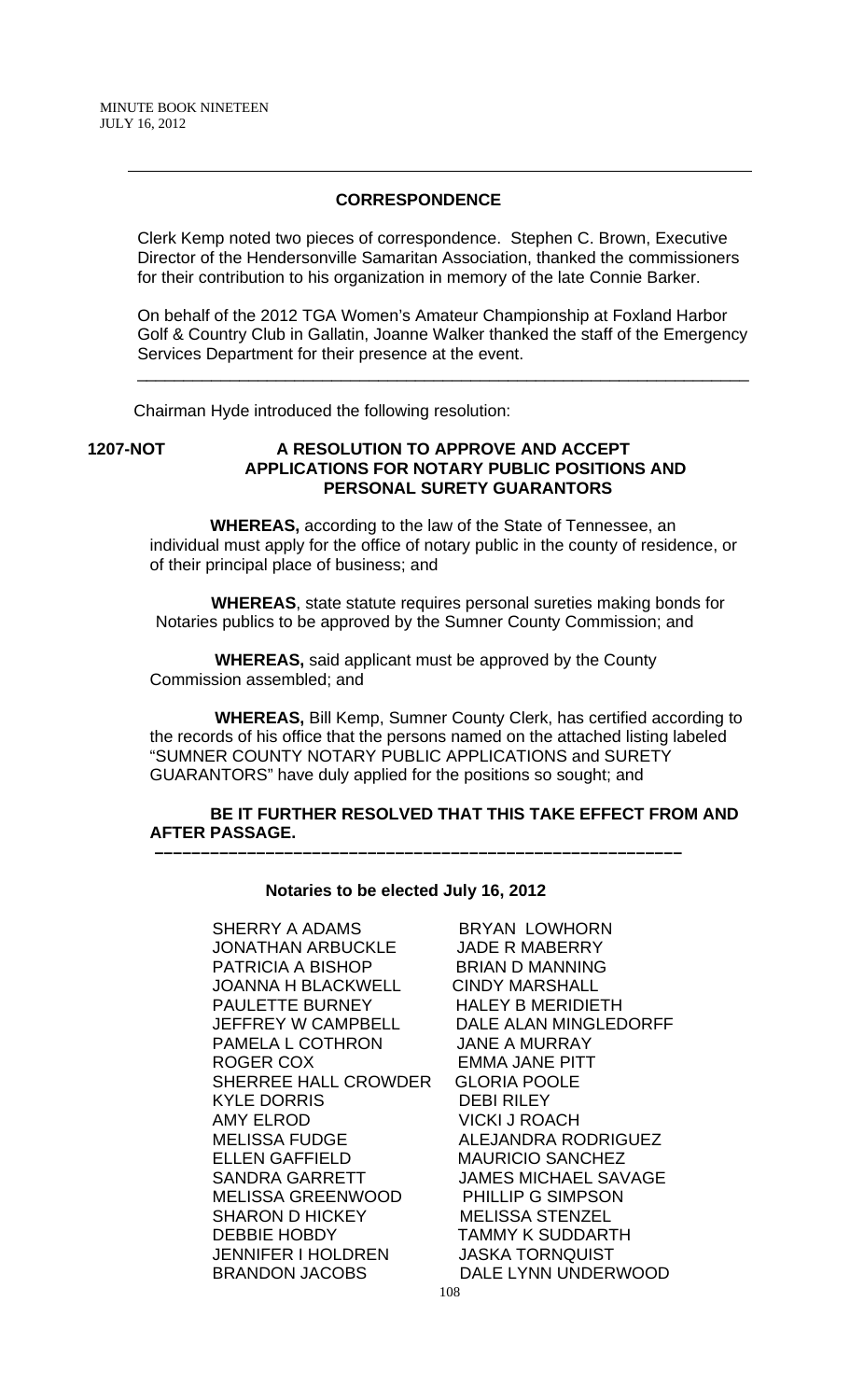> RHONDA D JENT CAROL WALLACE TERESA KEEN JOYCE F WILLIAMS WANDA ELAINE KIRBY LINDA S ZANGER KATHY J LIKENS

DAVID KIMBROUGH KEVIN TRACY WILLIAMS

 PERSONAL SURETY JIMMIE BALLARD HENRY BALLARD

Upon motion of Commissioner Akins, seconded by Commissioner Baker, voting was recorded in the following manner:

\_\_\_\_\_\_\_\_\_\_\_\_\_\_\_\_\_\_\_\_\_\_\_\_\_\_\_\_\_\_\_\_\_\_\_\_\_\_\_\_\_\_\_\_\_\_\_\_\_\_\_

| <b>Akins</b> |   | Taylor        |       |   | Geminden        |          |
|--------------|---|---------------|-------|---|-----------------|----------|
| Utley        | Y | Graves        |       |   | <b>Stone</b>    | Α        |
| F. Freels    | Y | <b>Harris</b> |       | Y | Ring            | Y        |
| Vaughn       | Y | LeMarbre      |       |   | Hyde            | Y        |
| Moser        | Y | <b>Decker</b> |       |   | <b>Matthews</b> | Y        |
| Hughes       | Y | Goode         |       | Α |                 |          |
| Skidmore     | Y | P. Freels     |       | Y |                 |          |
| Guthrie      | Y | Pospisil      |       | v |                 |          |
| 1207-NOT     |   | Yes: 19       | No: 0 |   | Abs: 02         | 05:34 PM |

Chairman Hyde declared the election of Notaries Public by the body.

## **COMMITTEE ON COMMITTEES**

\_\_\_\_\_\_\_\_\_\_\_\_\_\_\_\_\_\_\_\_\_\_\_\_\_\_\_\_\_\_\_\_\_\_\_\_\_\_\_\_\_\_\_\_\_\_\_\_\_\_\_\_\_\_\_\_\_\_\_\_\_\_\_\_\_\_\_\_\_

Commissioner Stone noted that Airport Authority appointments have been deferred until further notice.

Commissioner Stone brought forth the expiring term of Larry Hinton on the Library Board. Upon motion of Commissioner Stone, seconded by Commissioner LeMarbre, the Commission voted by unanimous voice vote to re-appoint Larry Hinton to serve a threeyear term.

Chairman Stone introduced the restructuring of committees with the approval of the 2012 Finance Act. He said the policy committee would be composed of four individuals who serve by virtue of office. The members are the County Executive, County Finance Director, School Finance Director and Director of Schools.

The 2012 Finance Committee will be composed of four members elected by commissioners, Superintendent of Highways, Director of Schools and the County Executive. Commissioner Stone nominated Commissioners Frank Freels, Pospisil, Moser and Graves. Upon motion of Commissioner Stone, seconded by Commissioner Taylor, the Commission voted by unanimous voice vote to elect the four commissioners to serve on the 2012 Finance Committee.

Chairman Stone noted the following appointments for next month:

- The standing committees for 2012-13
- Civil Service Board expiring term of William Moudy, term expires August, 2012

## **HIGHWAY COMMISSION**

There was no report from the Highway Commission.

\_\_\_\_\_\_\_\_\_\_\_\_\_\_\_\_\_\_\_\_\_\_\_\_\_\_\_\_\_\_\_\_\_\_\_\_\_\_\_\_\_\_\_\_\_\_\_\_\_\_\_\_\_\_\_\_\_\_\_\_\_\_\_\_\_\_\_\_\_\_\_\_\_\_\_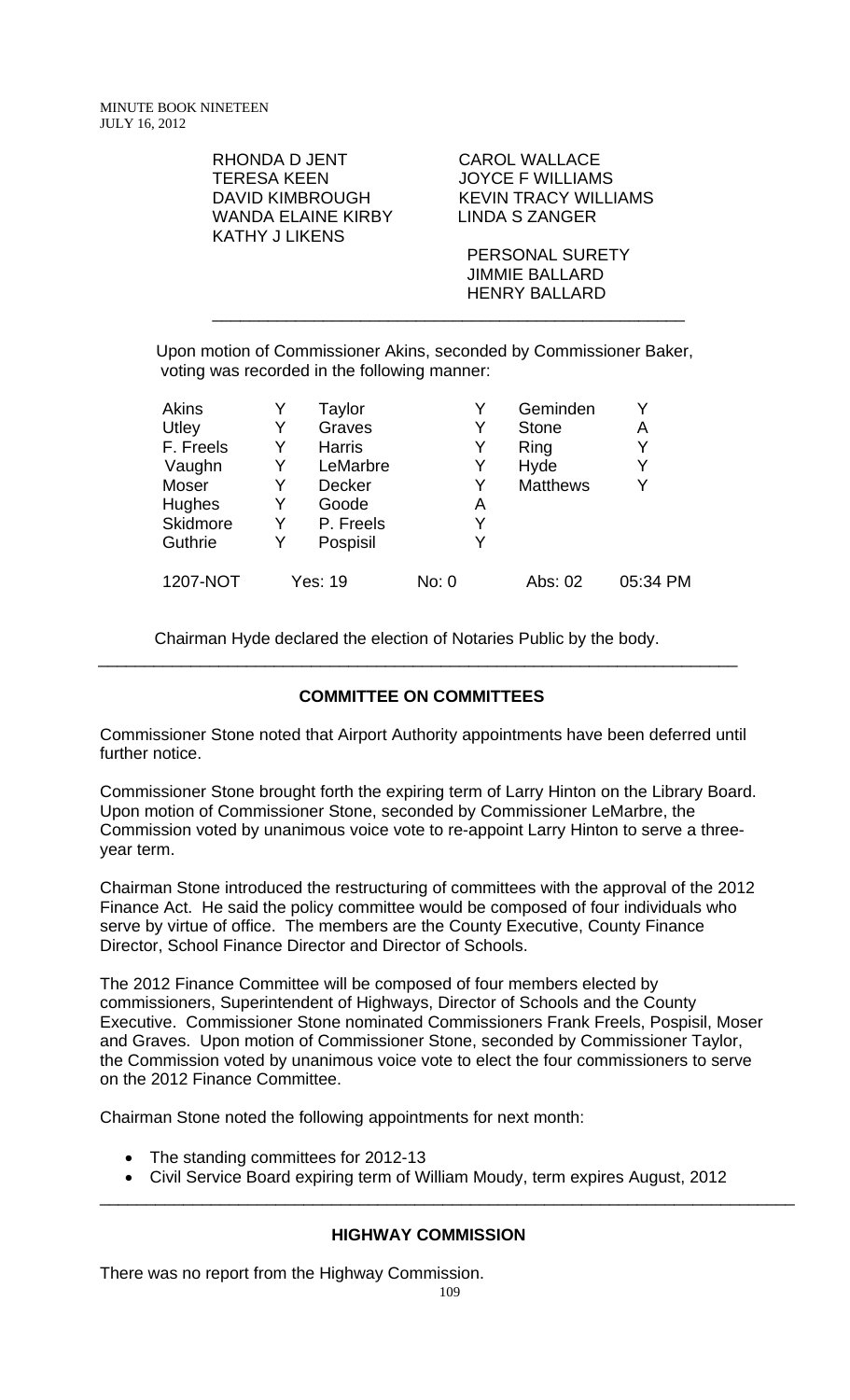## **EDUCATION COMMITTEE**

**\_\_\_\_\_\_\_\_\_\_\_\_\_\_\_\_\_\_\_\_\_\_\_\_\_\_\_\_\_\_\_\_\_\_\_\_\_\_\_\_\_\_\_\_\_\_\_\_\_\_\_\_\_\_\_\_\_\_\_\_\_\_\_\_\_\_\_\_\_** 

Commissioner Decker stated that a motion failed in the Education Committee to increase the property tax rate 10 cents for the Schools General Purpose Fund. Education Committee changed its meeting time changed from 6:00 p.m. to 5:30 p.m.

## **GENERAL OPERATIONS COMMITTEE**

**\_\_\_\_\_\_\_\_\_\_\_\_\_\_\_\_\_\_\_\_\_\_\_\_\_\_\_\_\_\_\_\_\_\_\_\_\_\_\_\_\_\_\_\_\_\_\_\_\_\_\_\_\_\_\_\_\_\_\_\_\_\_\_\_\_\_\_\_\_** 

There was no report from the General Operations Committee.

# **EMERGENCY SERVICES COMMITTEE**

**\_\_\_\_\_\_\_\_\_\_\_\_\_\_\_\_\_\_\_\_\_\_\_\_\_\_\_\_\_\_\_\_\_\_\_\_\_\_\_\_\_\_\_\_\_\_\_\_\_\_\_\_\_\_\_\_\_\_\_\_\_\_\_\_\_\_\_\_\_** 

There was no report from the Emergency Services Committee.

## **PUBLIC SERVICES COMMITTEE**

**\_\_\_\_\_\_\_\_\_\_\_\_\_\_\_\_\_\_\_\_\_\_\_\_\_\_\_\_\_\_\_\_\_\_\_\_\_\_\_\_\_\_\_\_\_\_\_\_\_\_\_\_\_\_\_\_\_\_\_\_\_\_\_\_\_\_\_\_\_** 

Commissioner Utley stated that the Public Services Committee would be considering waterline bids at its next meeting.

**\_\_\_\_\_\_\_\_\_\_\_\_\_\_\_\_\_\_\_\_\_\_\_\_\_\_\_\_\_\_\_\_\_\_\_\_\_\_\_\_\_\_\_\_\_\_\_\_\_\_\_\_\_\_\_\_\_\_\_\_\_\_\_\_\_\_\_\_\_** 

## **LEGISLATIVE COMMITTEE**

Commissioner Pospisil introduced the following resolution and moved for approval. The second was made by Commissioner Moser.

#### **1207-01 A RESOLUTION AUTHORIZING THE TRUSTEE TO CREATE AND OPERATE A PROGRAM TO ALLOW LOW INCOME ELDERLY TAX PAYERS TO RECEIVE CREDIT AT THE TIME TAXES ARE PAID**

**WHEREAS,** this body, along with the State of Tennessee created and adopted a program which provides tax relief for the low income elderly property owners of Sumner County; and

**WHEREAS,** in the past, those eligible for this program were forced to pay the entire tax amount due and then wait several months for the processing and mailing of a refund; and

 **WHEREAS,** this process is not only timely and costly, but can cause confusion.

**THEREFORE BE IT RESOLVED** by the Sumner County Board of County Commissioners meeting in regular session on this the  $16<sup>th</sup>$  day of July, 2012, that this body does hereby authorize the Sumner County Trustee to develop and implement a policy and procedure to allow low income elderly tax payers who receive a state and local tax refund to be credited with the amount at the time of tax payment instead of having to pay the full tax sum due and wait for a refund; and

**BE IT FURTHER RESOLVED** that this program shall begin as soon as is practical based upon the program the Trustee can create and properly operate.

\_\_\_\_\_\_\_\_\_\_\_\_\_\_\_\_\_\_\_\_\_\_\_\_\_\_\_\_\_\_\_\_\_\_\_\_\_\_\_\_\_\_\_\_\_\_\_\_\_\_\_\_\_\_\_\_\_\_\_\_\_\_\_\_

The electronic vote was recorded in the following manner:

| Akins | Taylor | Geminden    |  |
|-------|--------|-------------|--|
| Utley | Graves | Satterfield |  |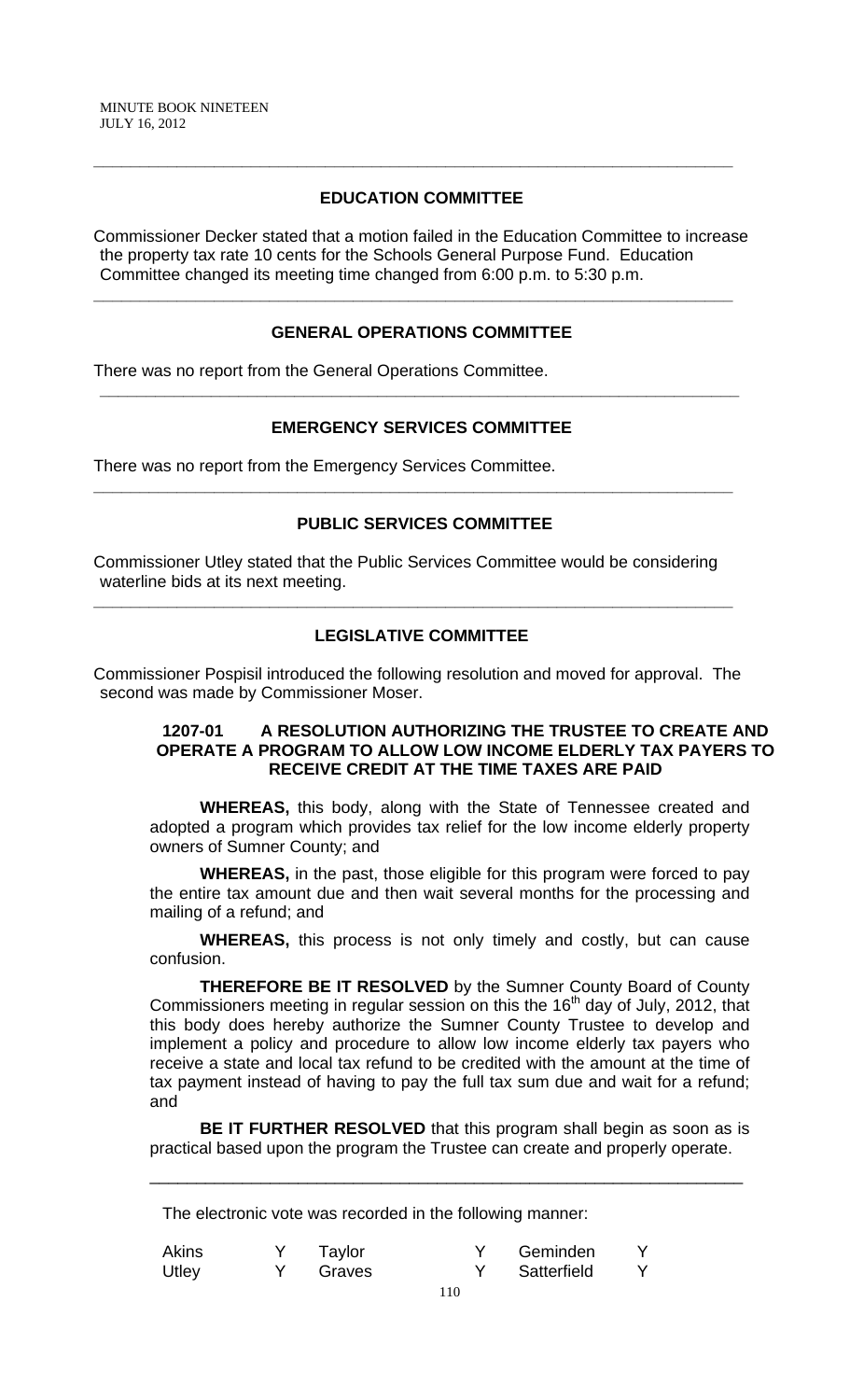| F. Freels    | Y | <b>Matthews</b>     |       | Y | <b>Harris</b> | Y        |
|--------------|---|---------------------|-------|---|---------------|----------|
| Ring         | Y | <b>Brown Strong</b> |       | Y | Vaughn        | Y        |
| LeMarbre     | Y | Moser               |       | Y | Decker        | Y        |
| Hyde         | Y | Hughes              |       | Y | Kimbrough     | Y        |
| Goode        | Y | Skidmore            |       | Y | P. Freels     | Y        |
| <b>Stone</b> |   | Guthrie             |       | Y | Pospisil      | Y        |
| 1207-01      |   | Yes: 24             | No: 0 |   | Abs: 0        | 06:55 PM |

Chairman Hyde declared the resolution approved by the body.

Commissioner Pospisil introduced the following resolution and moved for approval. The second was made by Commissioner Stone.

\_\_\_\_\_\_\_\_\_\_\_\_\_\_\_\_\_\_\_\_\_\_\_\_\_\_\_\_\_\_\_\_\_\_\_\_\_\_\_\_\_\_\_\_\_\_\_\_\_\_\_\_\_\_\_\_\_\_\_\_\_\_

## **1207- 02 RESOLUTION BY SUMNER COUNTY, TENNESSEE TO ALLOW THE SUMNER COUNTY TRUSTEE TO ROUND PROPERTY TAXES, INTERESTS AND PENALTIES**

**WHEREAS,** Tennessee Code annotated, Section 67-5-102(a)(1) authorizes counties to levy an ad valorem tax upon all property subject to such tax; and

**WHEREAS,** Tennessee Code annotated, Section 67-5-102(2) directs that the amount of such tax shall be fixed by the county legislative body of each county; and

**WHEREAS,** the rounding of ad valorem property tax amounts to the nearest dollar would simplify and expedite the payment and collection of property taxes in the county; and

**WHEREAS,** the rounding of property taxes, interests and penalties will not significantly impact the revenues of Sumner County, Tennessee; and

**WHEREAS,** the rounding of property taxes, interests and penalties will be a convenience to county taxpayers; and

**WHEREAS,** the Sumner County Legislative Body desires to authorize the office of the Sumner County Trustee to round property taxes, interests and penalties to the nearest dollar.

**NOW THEREFORE BE IT RESOLVED,** the Sumner County Commission Board of County Commissioners meeting in regular session on the 16<sup>th</sup> day of July, 2012 that the office of the Sumner County Trustee is hereby authorized to round individual ad valorem property tax amounts and delinquent interests and penalties to the nearest dollar. Such rounding shall be applied uniformly to all property tax bills in the county for real and personal property, whether such property is locally assessed or centrally assessed and shall be accomplished by rounding amounts in \$0.01 to \$0.49 down to the nearest dollar and amounts ending in \$0.50 to \$0.99 up to nearest dollar. Such rounding shall apply to both the tax amount and any interest and penalty added to delinquent taxes.

**THIS RESOLUTION SHALL** be effective for the 2012 tax year and subsequent tax years, the public welfare requiring it.

\_\_\_\_\_\_\_\_\_\_\_\_\_\_\_\_\_\_\_\_\_\_\_\_\_\_\_\_\_\_\_\_\_\_\_\_\_\_\_\_\_\_\_\_\_\_\_\_\_\_\_\_\_\_\_\_\_\_\_\_\_\_\_\_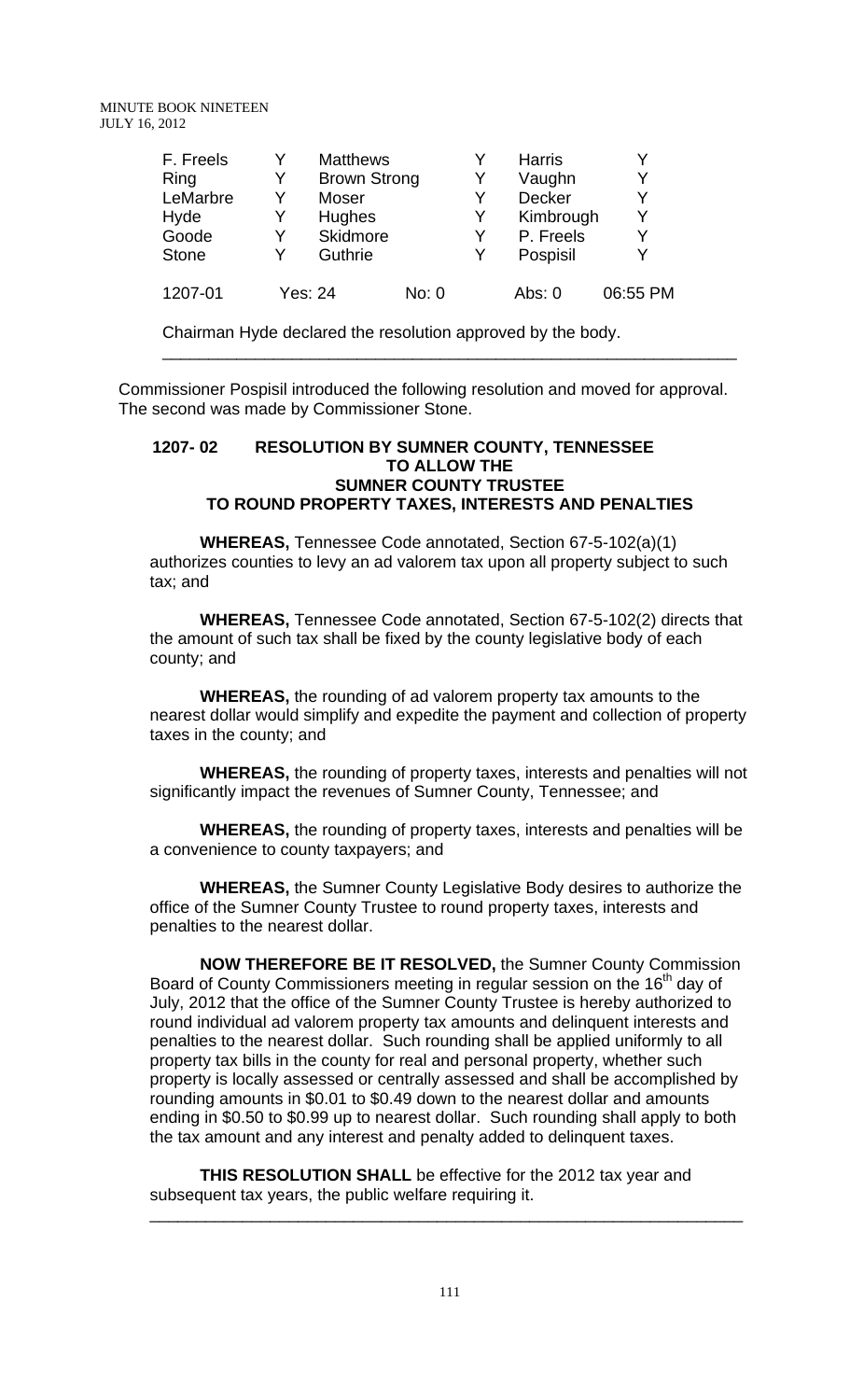The electronic vote was recorded in the following manner:

| <b>Akins</b>    |         | Taylor        |       | Y | Geminden    | Y        |
|-----------------|---------|---------------|-------|---|-------------|----------|
| Utley           | Y       | Graves        |       | Y | Satterfield | Y        |
| <b>Matthews</b> |         | <b>Harris</b> |       | Y | Ring        | Y        |
| Brown Strong    |         | Vaughn        |       | Y | LeMarbre    | Y        |
| Moser           |         | Decker        |       | Y | Hyde        | Y        |
| <b>Hughes</b>   | Y       | Kimbrough     |       | Y | Goode       | Y        |
| P. Freels       | Y       | <b>Stone</b>  |       | Y | Guthrie     | Y        |
| Pospisil        |         |               |       |   |             |          |
| 1207-02         | Yes: 22 |               | No: 0 |   | Abs: 0      | 06:56 PM |

Chairman Hyde declared the resolution approved by the body.

 Commissioner Pospisil introduced the following resolution and moved for approval. The second was made by Commissioner Vaughn.

\_\_\_\_\_\_\_\_\_\_\_\_\_\_\_\_\_\_\_\_\_\_\_\_\_\_\_\_\_\_\_\_\_\_\_\_\_\_\_\_\_\_\_\_\_\_\_\_\_\_\_\_\_\_\_\_\_\_\_\_\_\_

## **1207-03 A RESOLUTION DECLINING TO RAISE THE LOCAL OPTION SALES TAX PURSUANT TO THE PORTLAND ORDINANCE REQUEST**

**WHEREAS,** the city of Portland has passed an ordinance seeking to raise the sales and use tax in the city of Portland from 2.25% to 2.75% and have requested a referendum to approve the ordinance; and

**WHEREAS,** by state statute, if a city passes an ordinance to increase local option sales tax above the county rate, the city ordinance must be suspended for forty days in order to allow the county legislative body to consider a similar increase which if passed would suspend the city ordinance; and

**WHEREAS,** this body, having been properly notified of the actions of the city of Portland must act first to express its desire to consider this increase for Sumner County.

**THEREFORE BE IT RESOLVED,** by the Sumner County Commissioners meeting in regular session on this the 16<sup>th</sup> day of July, 2012 that this body declines to seek a county wide increase of the local option sales and use tax; and

**BE IT FURTHER RESOLVED,** that the Law Director is to provide a copy of this resolution to the city of Portland and any other appropriate authorities.

\_\_\_\_\_\_\_\_\_\_\_\_\_\_\_\_\_\_\_\_\_\_\_\_\_\_\_\_\_\_\_\_\_\_\_\_\_\_\_\_\_\_\_\_\_\_\_\_\_\_\_\_\_\_\_\_\_\_\_\_\_\_\_\_

The electronic vote was recorded in the following manner:

| <b>Akins</b><br>Utley<br><b>Matthews</b><br><b>Brown Strong</b><br>Moser<br>Hughes<br>Skidmore | Y<br>Y  | Taylor<br>Graves<br><b>Harris</b><br>Vaughn<br>Decker<br>Kimbrough<br>P. Freels |       | Y<br>Y<br>Y<br>Y<br>N<br>N<br>Y | Geminden<br>F. Freels<br>Ring<br>LeMarbre<br>Hyde<br>Goode<br><b>Stone</b> | Y<br>Y<br>Y<br>Y<br>Y<br>Y<br>Y |
|------------------------------------------------------------------------------------------------|---------|---------------------------------------------------------------------------------|-------|---------------------------------|----------------------------------------------------------------------------|---------------------------------|
| Guthrie                                                                                        | Y       | Pospisil                                                                        |       | Y                               |                                                                            |                                 |
| 1207-03                                                                                        | Yes: 21 |                                                                                 | No: 2 |                                 | Abs: 0                                                                     | 06:57 PM                        |

Chairman Hyde declared the resolution approved by the body.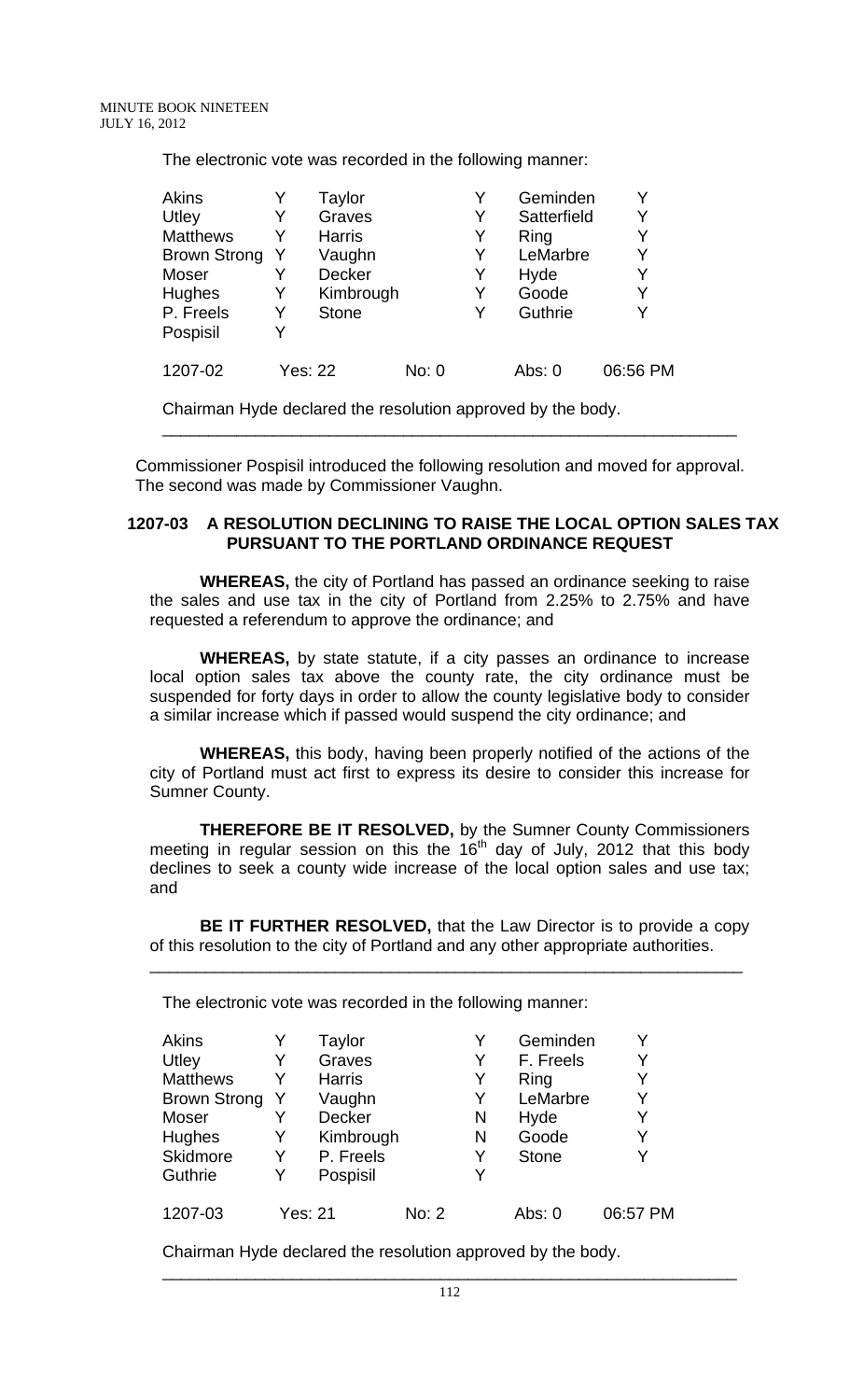#### **BUDGET COMMITTEE**

 Commissioner Moser introduced the following resolution and moved for approval. The second was made by Commissioner Vaughn.

# **1207-06 A RESOLUTION FIXING THE TAX LEVY IN SUMNER COUNTY, TENNESSEE FOR THE FISCAL YEAR BEGINNING JULY 1, 2012 AND ENDING JUNE 30, 2013**

**BE IT RESOLVED** by the Sumner County Board of County Commissioners meeting in regular session on this the  $16<sup>th</sup>$  day of July 2012, that the property tax rate for Sumner County, Tennessee for the fiscal year beginning July 1, 2012 and ending June 30, 2013 shall be \$2.0208 on each \$100 of taxable property, which is to provide revenue for each of the following funds and otherwise conform to the following levies; and

| Fund                            | Tax Rate     | Percentage |
|---------------------------------|--------------|------------|
| General                         | \$<br>0.4513 | 22.333%    |
| <b>General Debt Service</b>     | 0.1566       | 7.749%     |
| Highway/Public Works            | 0.0168       | 0.831%     |
| <b>General Capital Projects</b> | 0.1830       | 9.056%     |
| <b>General Purpose School</b>   | 1.2131       | 60.031%    |
| Total                           | \$<br>2.0208 | 100.000%   |

**BE IT FURTHER RESOLVED** that the County Trustee shall reflect the property tax rate upon receipts used in collecting property taxes; and

**BE IT FURTHER RESOLVED** that all resolutions of the County Board of Commissioners of Sumner County, Tennessee which are in conflict with this resolution are hereby repealed; and

**BE IT FURTHER RESOLVED** that this resolution shall take effect from and after its passage, and its provisions shall be in force from and after July 1, 2012, the public welfare requiring it.

\_\_\_\_\_\_\_\_\_\_\_\_\_\_\_\_\_\_\_\_\_\_\_\_\_\_\_\_\_\_\_\_\_\_\_\_\_\_\_\_\_\_\_\_\_\_\_\_\_\_\_\_\_\_\_\_\_\_\_\_\_\_\_\_

Commissioner Moser noted that the allocation in the different funds had been changed from the previous year. He stated that two cents had been taken from the Debt Service Fund and applied to the County General Fund (one cent) and the School General Purpose Fund (one cent).

He said the Budget Committee sent the Board of Education budget back with a requested that the budget be brought within the tax allocation.

Commissioner Decker commended the Budget Committee for their work on the budget. He then moved to increase the property tax rate, allocating an additional 10 cents for schools and four cents for the County General Fund. The extra taxes would generate approximately \$4 million for schools.

After discussion, Commissioner Pospisil moved, seconded by Commissioner Frank Freels, to end debate on the tax rate.

The electronic vote was recorded in the following manner:

END TAX RATE DEBATE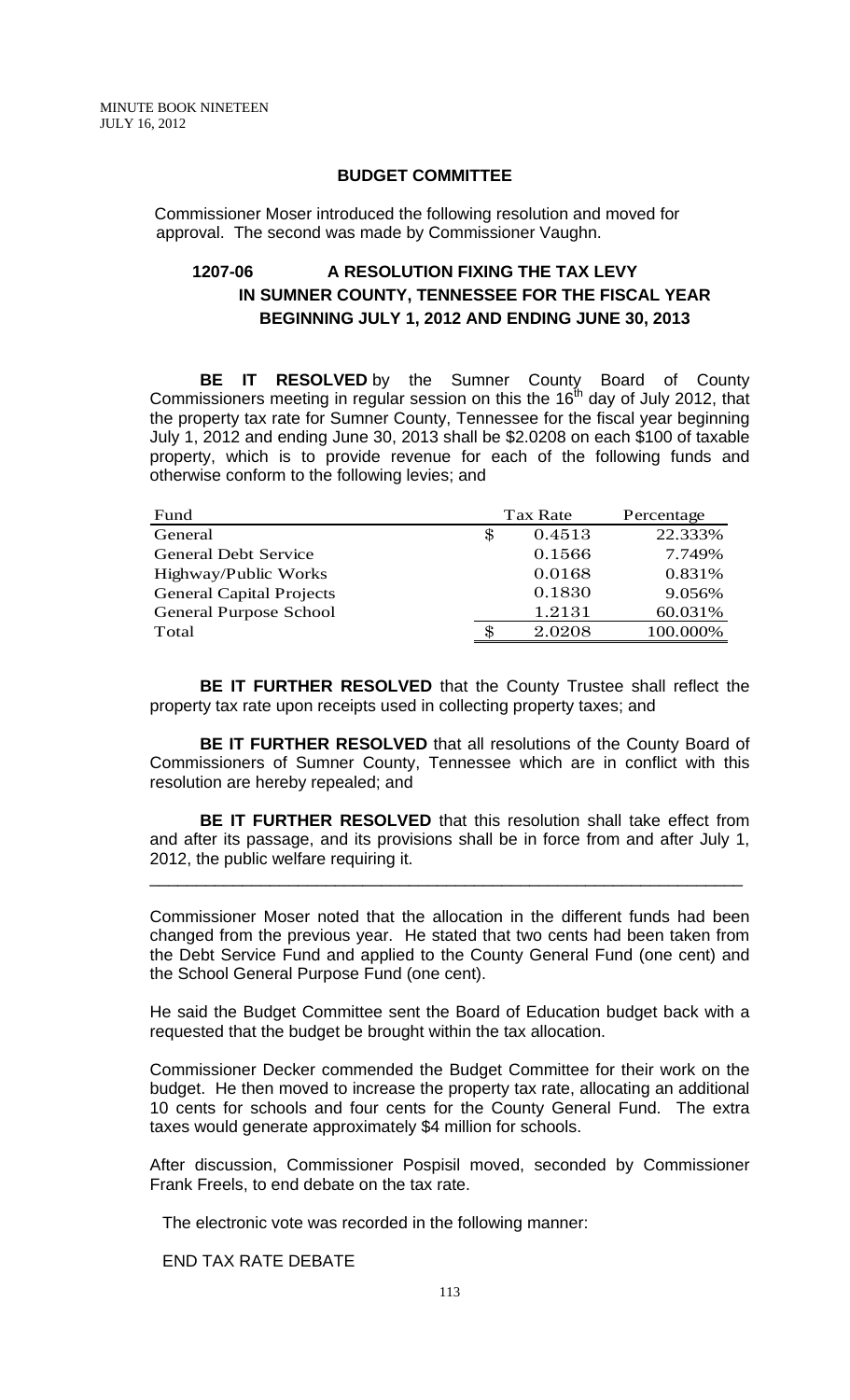| <b>Akins</b>    |   | Taylor              | Ν      | Geminden      | N        |
|-----------------|---|---------------------|--------|---------------|----------|
| Utley           | N | Graves              | N      | Satterfield   | Y        |
| F. Freels       | N | <b>Matthews</b>     | N      | <b>Harris</b> | N        |
| Ring            | N | <b>Brown Strong</b> | N      | Vaughn        | N        |
| LeMarbre        | N | Moser               | N      | Decker        | N        |
| <b>Hughes</b>   | N | Kimbrough           | N      | Goode         | N        |
| Skidmore        | Y | P. Freels           | Y      | <b>Stone</b>  | Y        |
| Guthrie         | Y | Pospisil            | N      |               |          |
| <b>QUESTION</b> |   | Yes: 6              | No: 17 | Abs: $0$      | 07:33 PM |

Chairman Hyde declared the motion to end debate failed to pass.

Commissioner Goode moved, seconded by Commissioner Ring, to defer the vote on the tax rate for one month in order to hear from the school system.

\_\_\_\_\_\_\_\_\_\_\_\_\_\_\_\_\_\_\_\_\_\_\_\_\_\_\_\_\_\_\_\_\_\_\_\_\_\_\_\_\_\_\_\_\_\_\_\_\_\_\_\_\_\_\_\_\_\_\_\_\_

The electronic vote was recorded in the following manner:

DEFER TAX RATE

| Akins        | Ν      | Taylor              |        | N | Geminden      | N        |
|--------------|--------|---------------------|--------|---|---------------|----------|
| Utley        | N      | Graves              |        | N | Satterfield   | N        |
| F. Freels    | N      | <b>Matthews</b>     |        | N | <b>Harris</b> | N        |
| Ring         | Y      | <b>Brown Strong</b> |        | Y | Vaughn        | N        |
| LeMarbre     | Y      | Moser               |        | N | Decker        | Y        |
| Hyde         | N      | Hughes              |        | Y | Kimbrough     | Y        |
| Goode        | Y      | Skidmore            |        | N | P. Freels     | N        |
| <b>Stone</b> | N      | Guthrie             |        | Y | Pospisil      | Y        |
| <b>DEFER</b> | Yes: 9 |                     | No: 15 |   | Abs: $0$      | 07:43 PM |

Chairman Hyde declared the motion to defer the tax rate failed to pass.

The electronic vote on Commissioner Decker's motion was recorded in the following manner:

\_\_\_\_\_\_\_\_\_\_\_\_\_\_\_\_\_\_\_\_\_\_\_\_\_\_\_\_\_\_\_\_\_\_\_\_\_\_\_\_\_\_\_\_\_\_\_\_\_\_\_\_\_\_\_\_\_\_\_\_\_

| .10 SCHOOLS AND .04 GENERAL |   |                     |        |   |               |          |
|-----------------------------|---|---------------------|--------|---|---------------|----------|
| <b>Akins</b>                | Ν | Taylor              |        | N | Geminden      | N        |
| Utley                       | Y | Graves              |        | N | Satterfield   | N        |
| F. Freels                   | N | <b>Matthews</b>     |        | N | <b>Harris</b> | N        |
| Ring                        | Y | <b>Brown Strong</b> |        | A | Vaughn        | N        |
| LeMarbre                    | Y | Moser               |        | N | <b>Decker</b> | Y        |
| Hyde                        | N | <b>Hughes</b>       |        | N | Kimbrough     | Y        |
| Goode                       | N | Skidmore            |        | N | P. Freels     | N        |
| <b>Stone</b>                | N | Guthrie             |        | Y | Pospisil      | N        |
| AMEND1                      |   | Yes: 6              | No: 17 |   | Abs: 1        | 07:44 PM |

Chairman Hyde declared the motion to amend the tax rate failed to pass.

\_\_\_\_\_\_\_\_\_\_\_\_\_\_\_\_\_\_\_\_\_\_\_\_\_\_\_\_\_\_\_\_\_\_\_\_\_\_\_\_\_\_\_\_\_\_\_\_\_\_\_\_\_\_\_\_\_\_\_\_\_

Commissioner Hughes moved, seconded by Commissioner Decker, to re-allocate the property tax to the schools system by five cents. The decrease would be from Capital Projects Fund.

The electronic vote was recorded in the following manner:

.05 FROM CAPITAL PROJECTS TO SCHOOLS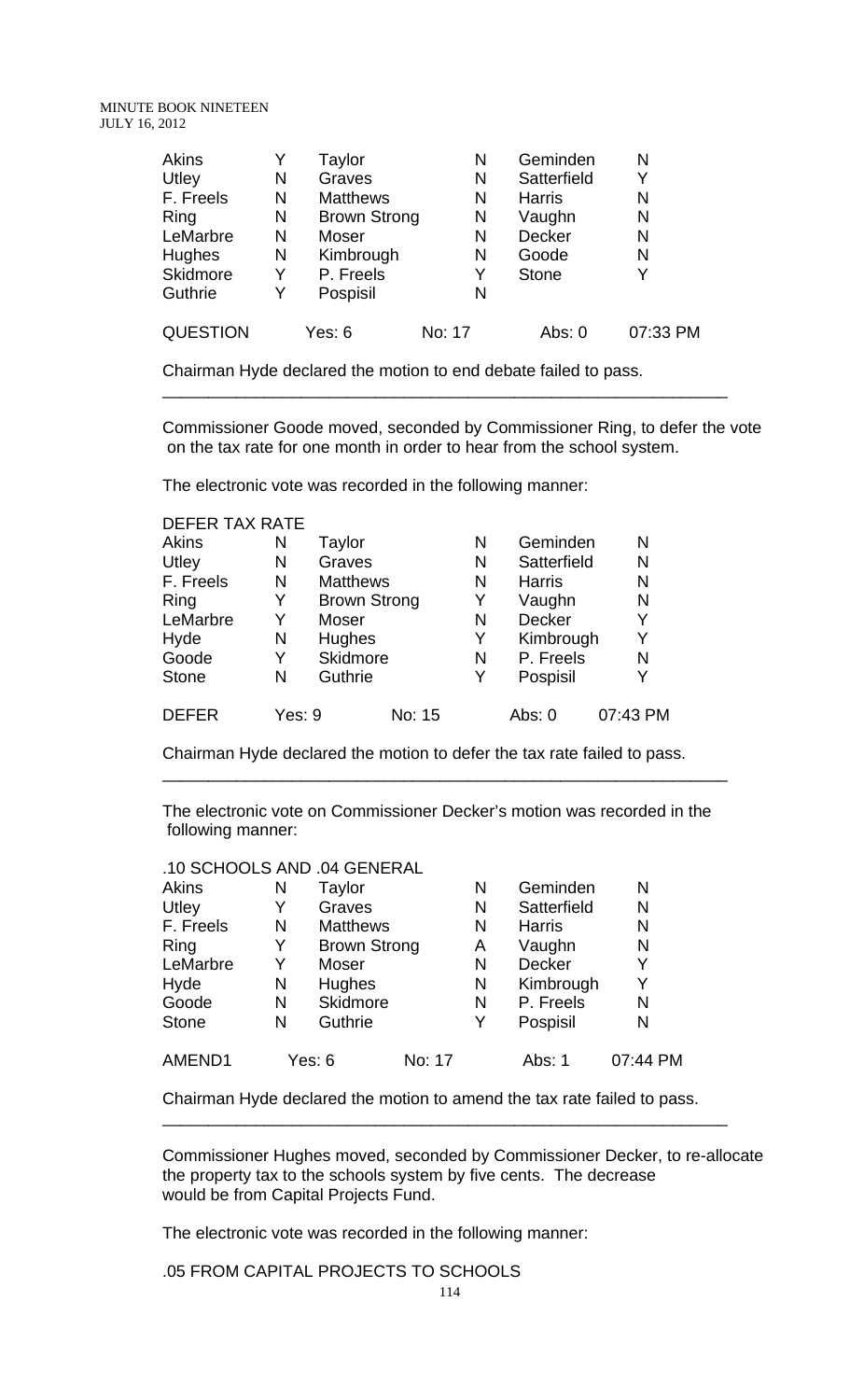| <b>Akins</b> | Ν | Taylor          |                     | N | Geminden      | N        |
|--------------|---|-----------------|---------------------|---|---------------|----------|
| Utley        | N | Graves          |                     | N | Satterfield   | N        |
| F. Freels    | N | <b>Matthews</b> |                     | N | <b>Harris</b> | N        |
| Ring         | Y |                 | <b>Brown Strong</b> | Y | Vaughn        | N        |
| LeMarbre     | Y | Moser           |                     | N | Decker        | Y        |
| Hyde         | N | Hughes          |                     | Y | Kimbrough     | Y        |
| Goode        | Y | Skidmore        |                     | N | P. Freels     | N        |
| <b>Stone</b> | N | Guthrie         |                     | N | Pospisil      | N        |
| AMEND2       |   | Yes: 7          | No: 17              |   | Abs: 0        | 07:48 PM |

Chairman Hyde declared the motion to amend the tax rate failed to pass.

The electronic vote on the original motion was recorded in the following manner:

\_\_\_\_\_\_\_\_\_\_\_\_\_\_\_\_\_\_\_\_\_\_\_\_\_\_\_\_\_\_\_\_\_\_\_\_\_\_\_\_\_\_\_\_\_\_\_\_\_\_\_\_\_\_\_\_\_\_\_\_\_

| <b>Akins</b> |   | Taylor              |              | Y | Geminden      | Y        |
|--------------|---|---------------------|--------------|---|---------------|----------|
| Utley        | Y | Graves              |              | Y | Satterfield   | Ν        |
| F. Freels    | Y | <b>Matthews</b>     |              | Y | <b>Harris</b> | Y        |
| Ring         | N | <b>Brown Strong</b> |              | N | Vaughn        | Y        |
| LeMarbre     | N | Moser               |              | Y | Decker        | Y        |
| Hyde         | Y | Hughes              |              | N | Kimbrough     | N        |
| Goode        | N | Skidmore            |              | Y | P. Freels     | Y        |
| <b>Stone</b> | Y | Guthrie             |              | Y | Pospisil      | Y        |
| 1207-06      |   | <b>Yes: 17</b>      | <b>No: 7</b> |   | Abs: $0$      | 07:49 PM |

Chairman Hyde declared the tax rate resolution passed by the necessary majority vote.

 Commissioner Moser introduced the following resolution and moved to group and approve Resolution 1207-05 and 1207-04. The second was made by Commissioner Vaughn.

\_\_\_\_\_\_\_\_\_\_\_\_\_\_\_\_\_\_\_\_\_\_\_\_\_\_\_\_\_\_\_\_\_\_\_\_\_\_\_\_\_\_\_\_\_\_\_\_\_\_\_\_\_\_\_\_\_\_\_\_\_

#### **1207-05 A RESOLUTION MAKING APPROPRIATIONS FOR THE VARIOUS FUNDS, DEPARTMENTS, INSTITUTIONS, OFFICES AND AGENCIES OF SUMNER COUNTY, TENNESSEE FOR THE FISCAL YEAR BEGINNING JULY 1, 2012 AND ENDING JUNE 30, 2013**

**BE IT RESOLVED** by the Board of County Commissioners of Sumner County, Tennessee, assembled in regular session on the  $16<sup>th</sup>$  day of July 2012 that the amounts hereafter set out are hereby appropriated for the purpose of meeting the expenses of the various funds, departments, institutions, offices and agencies of Sumner County, Tennessee, for the capital outlay, and for meeting the payment of principal and interest on the County's debt maturing during the fiscal year beginning July 1, 2012 and ending June 30, 2013 according to the following schedule.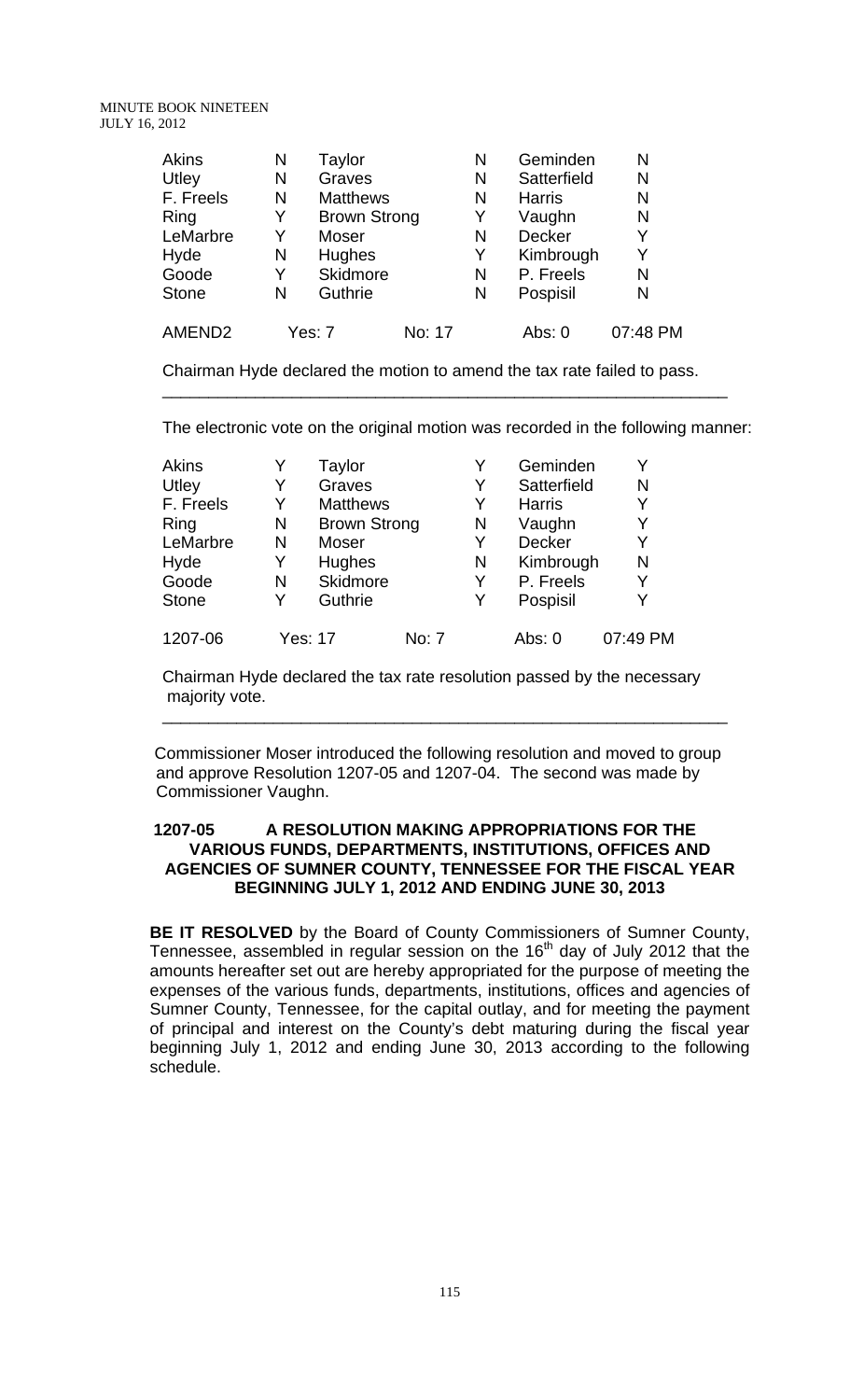#### **General Fund**

| <b>General Government</b>             |               |
|---------------------------------------|---------------|
| County Commission                     | \$<br>291,373 |
| Board of Equalization                 | 7,500         |
| <b>Other Boards and Committees</b>    | 9,000         |
| County Executive                      | 278,744       |
| <b>County Attorney</b>                | 391,110       |
| Election Commission                   | 780,988       |
| Register of Deeds                     | 724,285       |
| Building (Construction & Development) | 903,228       |
| County Buildings                      | 1,507,751     |
| Archives                              | 66,901        |
| Finance                               |               |
| <b>Finance Department</b>             | 752,916       |
| <b>Property Assessor</b>              | 689,138       |
| Reappraisal Program                   | 637,585       |
| <b>County Trustee</b>                 | 529,170       |
| County Clerk                          | 1,443,573     |
| Data Processing                       | 130,501       |
| <b>Other Finance</b>                  | 203,093       |
| <b>Administration of Justice</b>      |               |
| Circuit Court                         | 1,627,846     |
| General Sessions Judge I              | 289,798       |
| Drug Court                            | 206,716       |
| <b>Chancery Court</b>                 | 656,359       |
| Juvenile Court                        | 515,147       |
| District Attorney General             | 3,600         |
| Judicial Commissioners                | 326,262       |
| Other Administration of Justice       | 220,757       |
| Probation Services (CASP)             | 385,257       |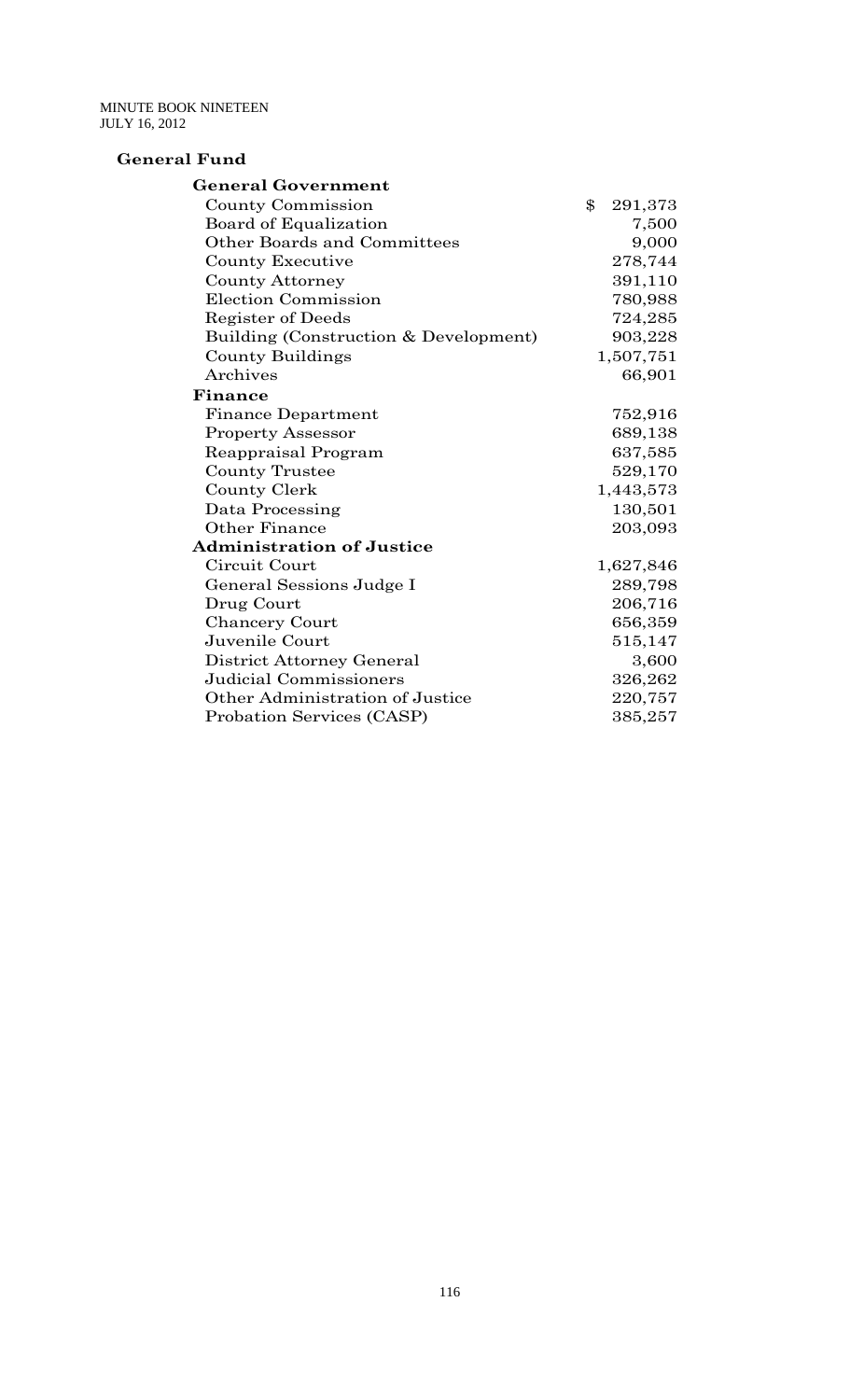| <b>Public Safety</b>                     |                  |
|------------------------------------------|------------------|
| <b>Sheriff's Office</b>                  | 8,486,240        |
| Sexual Offender Registry                 | 19,000           |
| Jail                                     | 8,201,871        |
| <b>Juvenile Services</b>                 | 558,815          |
| Fire Prevention and Protection           | 2,000            |
| <b>Rural Fire Protections</b>            | 168,000          |
| <b>Emergency Management Agency</b>       | 434,158          |
| <b>Public Health &amp; Welfare</b>       |                  |
| Local Health Center                      | 1,426,318        |
| <b>Emergency Medical Services</b>        | 8,232,322        |
| Appropriation to State                   | 197,655          |
| <b>General Welfare Assistance</b>        | 1,000            |
| Child Welfare Assistance                 | 1,000            |
| Social, Cultural, and Recreational       |                  |
| Senior Citizens Assistance               | 286,500          |
| Libraries                                | 1,709,454        |
| Other Social, Cultural, and Recreational | 125,109          |
| <b>Agriculture and Natural Resources</b> |                  |
| <b>Agricultural Extension Service</b>    | 410,601          |
| Soil Conservation                        | 52,693           |
| <b>Other General Government</b>          |                  |
| Tourism                                  | 350,000          |
| <b>Industrial Development</b>            | 40,000           |
| Veteran's Services                       | 59,347           |
| <b>Other County Expenses</b>             | 1,323,273        |
| Contributions to Other Agencies          | 252,171          |
| <b>Employee Benefits</b>                 | 160,500          |
| Miscellaneous                            | 129,968          |
| <b>Capital Projects</b>                  |                  |
| Public Health & Welfare                  | 470,000          |
| Social, Cultural, and Recreational       | 85,436           |
| <b>Total General Fund</b>                | \$<br>46,762,029 |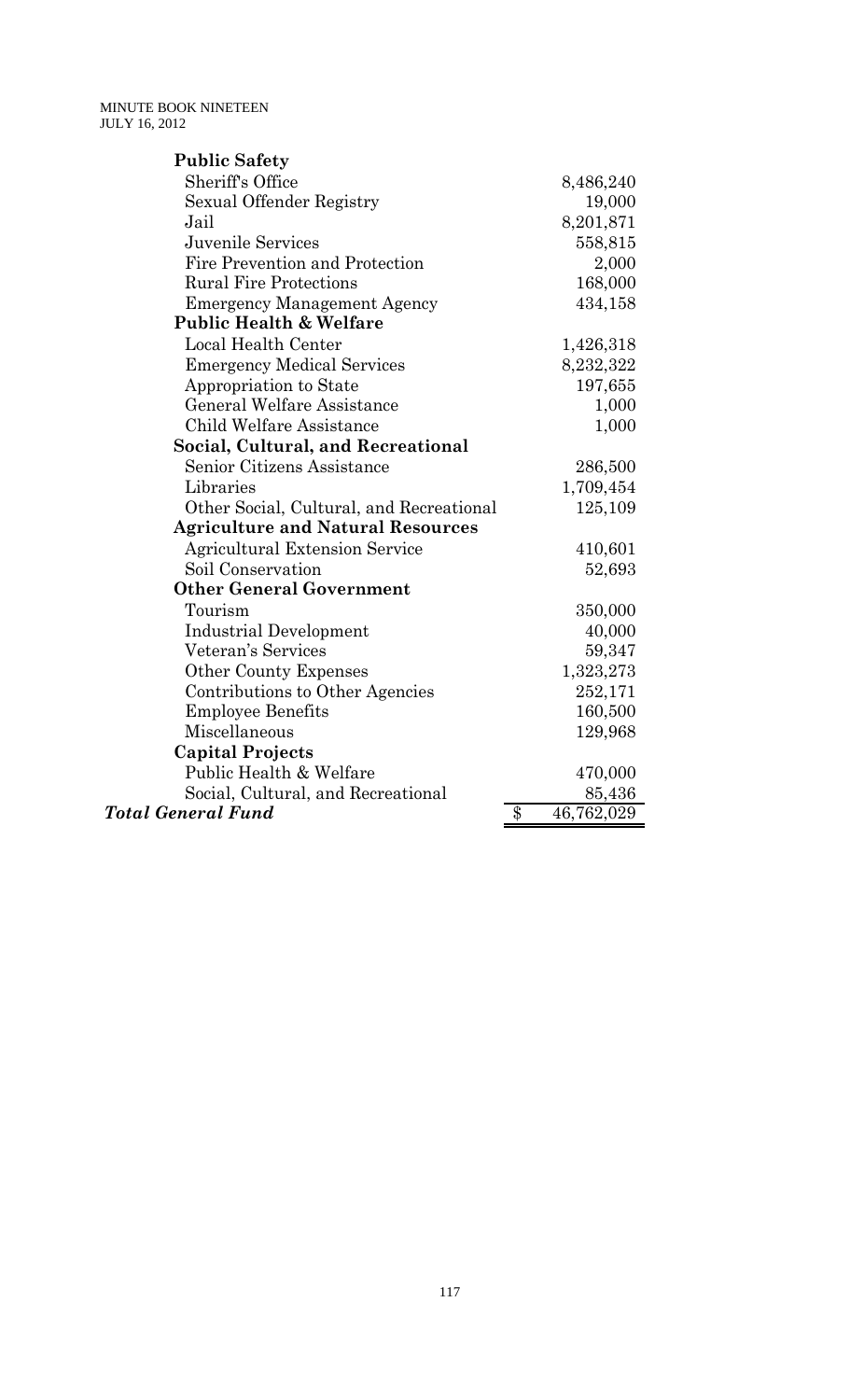| <b>Courthouse and Jail Maintenance</b>            |                  |            |
|---------------------------------------------------|------------------|------------|
| General Government                                | $\frac{3}{5}$    | 624,870    |
| <b>Total Courthouse and Jail Maintenance Fund</b> | $\overline{\$\}$ | 624,870    |
| Drug Control Fund                                 |                  |            |
| Drug Enforcement                                  | \$               | 140,000    |
| <b>Total Drug Control Fund</b>                    | $\overline{\$\}$ | 140,000    |
| <b>General Debt Service Fund</b>                  |                  |            |
| General Government - Principal                    | \$               | 123,363    |
| Education - Principal                             |                  | 8,216,637  |
| General Government - Interest                     |                  | 127,258    |
| <b>Education - Interest</b>                       |                  | 5,129,629  |
| General Government - Other                        |                  | 475,000    |
| Education - Other                                 |                  | 4,500      |
| <b>Total General Debt Service Fund</b>            | $\$\$            | 14,076,387 |
| <b>Capital Projects Fund</b>                      |                  |            |
| <b>General Administration Projects</b>            | \$               | 200,000    |
| <b>Public Safety Projects</b>                     |                  | 445,625    |
| Public Health and Welfare Projects                |                  | 217,795    |
| Social, Cultural, and Recreational Projects       |                  | 1,663,306  |
| Other General Government Projects                 |                  | 551,698    |
| <b>Educational Capital Projects</b>               |                  | 2,060,202  |
| <b>Total Capital Projects Fund</b>                | \$               | 5,138,626  |
| <b>Highway/Public Works Fund</b>                  |                  |            |
| Administration                                    | \$               | 190,763    |
| Highway and Bridge Maintenance                    |                  | 3,012,812  |
| Operation and Maintenance of Equipment            |                  | 1,249,201  |
| <b>Quarry Operations</b>                          |                  | 26,950     |
| <b>Litter Collections</b>                         |                  | 79,106     |
| Other Charges                                     |                  | 251,485    |
| <b>Employee Benefits</b>                          |                  | 904,313    |
| Capital Outlay                                    |                  | 502,500    |
| Total Highway/Public Works Fund                   | \$               | 6,217,130  |

 **BE IT FURTHER RESOLVED,** by Resolution Number 0206-04, the Sumner County Board of County Commissioners, pursuant to Section 13, subsection (e) (1) of Private Acts 2002, Chapter Number 113, that if the need shall arise, the Budget Committee may, with the approval of any official, head of any department or division which may be affected, may transfer any amount within any major appropriation category. Also, the approval of the County Board of Commissioners must be obtained as required by law for transfers between major appropriation categories within the same fund.

Aforesaid authorization shall clearly state the reasons for the transfer, but this provision shall in no case whatsoever be construed as authorizing transfers from one fund to another but shall apply solely to transfers within a certain fund.

**BE IT FURTHER RESOLVED** that any appropriations made by this resolution, which cover the same purpose for which a specific appropriation is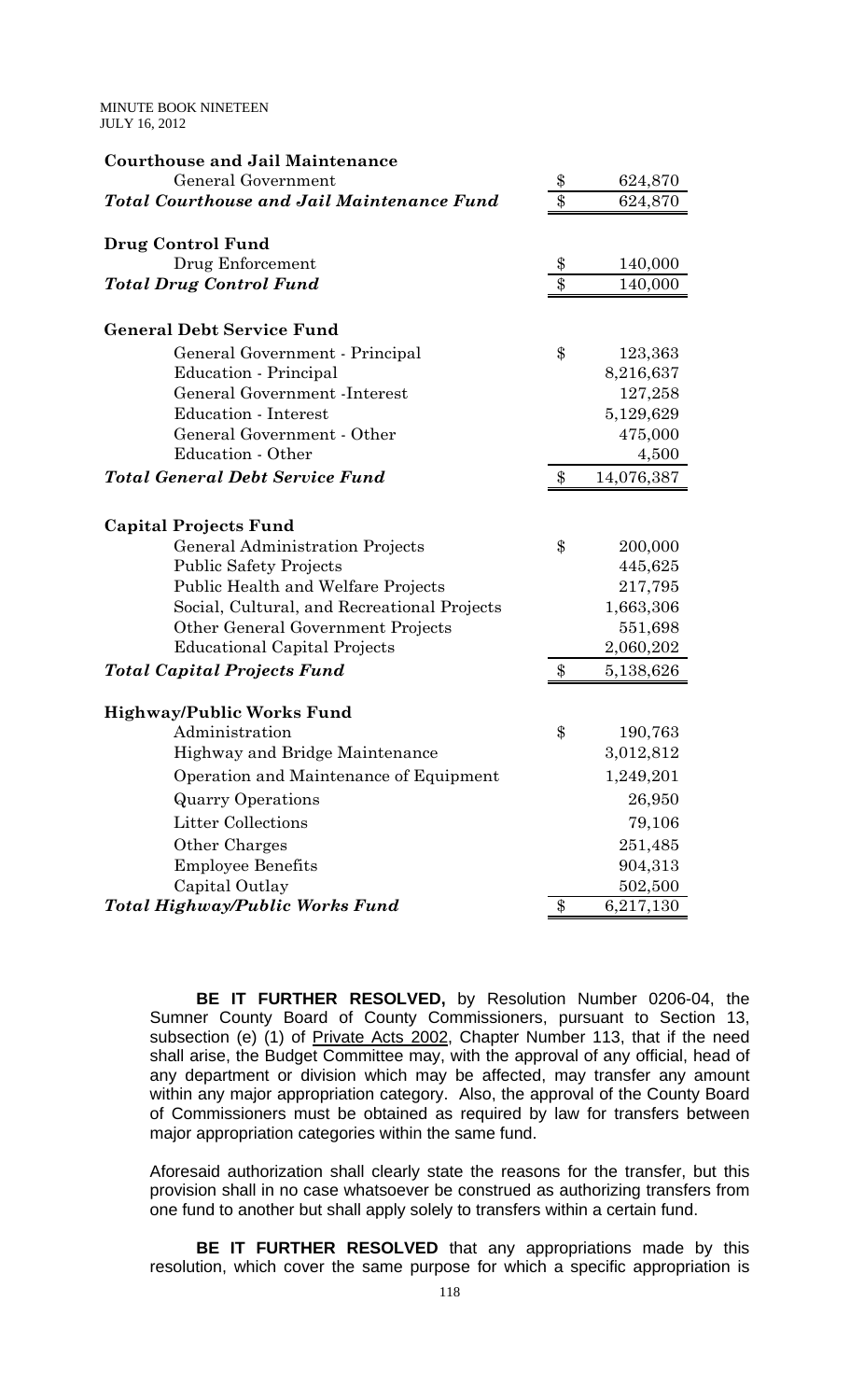made by statute, are made in lieu of but not in addition to said statutory appropriation. The salary, wages, or remuneration of each officer, employee, or agent of the County shall not be in excess of the amounts authorized by existing law or as set forth in the estimate of expenditures which accompanies this resolution. Provided, however, that appropriations for such salaries, wages or other remuneration hereby authorized shall in no case be construed as permitting expenditures for an office, agency, institution, division or department of the County in excess of the appropriation made herein for such office, agency, institution, division or department of the County. Such appropriation shall constitute the limit to the expenditures of any office, agency, institution, division or department for the fiscal year ending June 30, 2012. The aggregate expenditures for any item of appropriation shall in no instance be more than the amount herein appropriated for such item.

 **BE IT FURTHER RESOLVED** that the detailed "Sumner County Government Annual Budget for the Fiscal Year Ended June 30, 2013" is adopted by reference for line-item detail.

**BE IT FURTHER RESOLVED** that any resolution which may hereafter be presented to the Board of County Commissioners providing for appropriations in addition to those made by this Budget Appropriation Resolution shall specifically provide sufficient revenue or other funds, actually to be provided during the fiscal year in which the expenditure is to be made, to meet such additional appropriations.

**BE IT FURTHER RESOLVED** that there is hereby appropriated for State approved projects such amount or amounts as may from time-to-time be approved by contract with the State of Tennessee Department of Transportation.

**BE IT FURTHER REOLVED** that the County Executive and County Clerk are hereby authorized to borrow money on revenue anticipation notes, provided such notes are first approved by the Director of Local Finance, to pay for the expenses herein authorized until the taxes and other revenue for the fiscal year 2012-2013 have been collected. The proceeds of loans for each individual fund shall not exceed 60% of the appropriations of each individual fund and shall only be used to pay the expenses and other requirements of the fund for which the loan is made. The loan shall be paid out of revenue from the fund for which money is borrowed. The notes evidencing the loans authorized under this section shall be issued under the applicable sections of Title 9, Chapter 21, Tennessee Code Annotated. Said notes shall be signed by the County Executive and countersigned by the County Clerk and shall mature and be paid in full without renewal no later than June 30, 2013.

 **BE IT FURTHER RESOLVED** that the delinquent county property taxes for the year 2011 and prior years and the interest and penalty thereon collected during the year ending June 30, 2013 shall be apportioned to the various County funds according to the subdivision of the tax levy for the year 2011. The Clerk and Master and the Trustee are hereby authorized and directed to make such apportionment accordingly.

 **BE IT FURTHER RESOLVED** that all unencumbered balances of appropriations remaining at the end of the fiscal year shall lapse and be of no further effect at the end of the fiscal year at June 30, 2013.

**BE IT FURTHER RESOLVED** that any resolution or part of a resolution which has been passed by the Board of County Commissioners that is in conflict with any provision in this resolution is hereby repealed.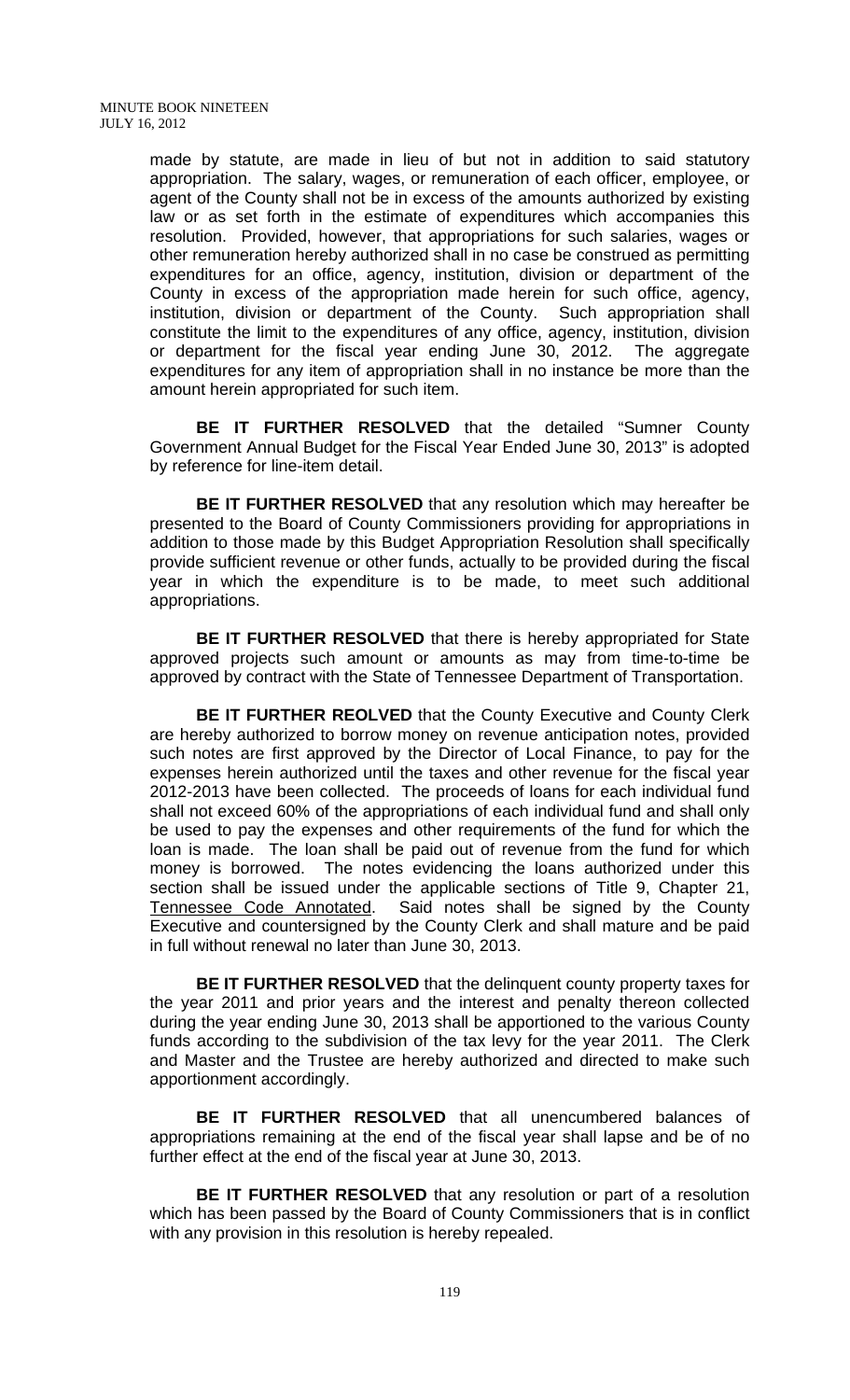**BE IT FURTHER RESOLVED** that this resolution shall take effect from and after its passage and its provisions shall be in force from and after July 1, 2012. This resolution shall be spread upon the minutes of the Board of County Commissioners.

\_\_\_\_\_\_\_\_\_\_\_\_\_\_\_\_\_\_\_\_\_\_\_\_\_\_\_\_\_ \_\_\_\_\_\_\_\_\_\_\_\_\_\_\_\_\_\_\_\_\_\_\_\_\_\_\_\_\_\_

\_\_\_\_\_\_\_\_\_\_\_\_\_\_\_\_\_\_\_\_\_\_\_\_\_\_\_\_\_\_\_\_\_\_\_\_\_\_\_\_\_\_\_\_\_\_\_\_\_\_\_\_\_\_\_\_\_\_\_\_\_\_\_\_\_\_\_\_\_\_\_\_

PASSED THIS 16<sup>th</sup> DAY OF JULY 2012

#### **County Executive County Clerk**

#### **1207-04 A RESOLUTION MAKING APPROPRIATIONS TO NON-PROFIT CHARITABLE ORGANIZATIONS OF SUMNER COUNTY, TENNESSEE FOR THE FISCAL YEAR BEGINNING JULY 1, 2012 AND ENDING JUNE 30, 2013**

**WHEREAS,** Section 5-9-109, of the Tennessee Code Annotated, authorizes the County Legislative Body to make appropriations to non-profit charitable organizations; and

**WHEREAS,** the Sumner County Legislative Body recognizes that the various non-profit charitable organizations located in Sumner County are in need of funds to carry on their non-profit charitable work; and

**WHEREAS,** it is the expressed interest of the County Commission of Sumner County in providing these funds to non-profit charitable organizations to be fully in compliance with the Rules of the Comptroller of the Treasury, with Section 5-9- 109 of the Tennessee Code Annotated, and with any and all other laws and prior resolutions of this body which may apply to county appropriations to non-profit organizations;

**THEREFORE BE IT RESOLVED** by the Sumner County Board of County Commissioners meeting in regular session on the 16<sup>th</sup> day of July 2012 that the following be appropriated.

| Highland Fire Department 1                  | 14,000 |
|---------------------------------------------|--------|
| Highland Fire Department 2                  | 14,000 |
| Number One Fire Department                  | 14,000 |
| Oak Grove/Mitchellville Fire Department 1   | 14,000 |
| Oak Grove/Mitchellville Fire Department 2   | 14,000 |
| <b>Shackle Island Fire Department</b>       | 14,000 |
| Southeast Fire Department-Castalian Springs | 14,000 |
| Southeast Fire Department-Bethpage          | 14,000 |
| Westmoreland Volunteer Fire Department      | 14,000 |
| White House Volunteer Fire Department       | 14,000 |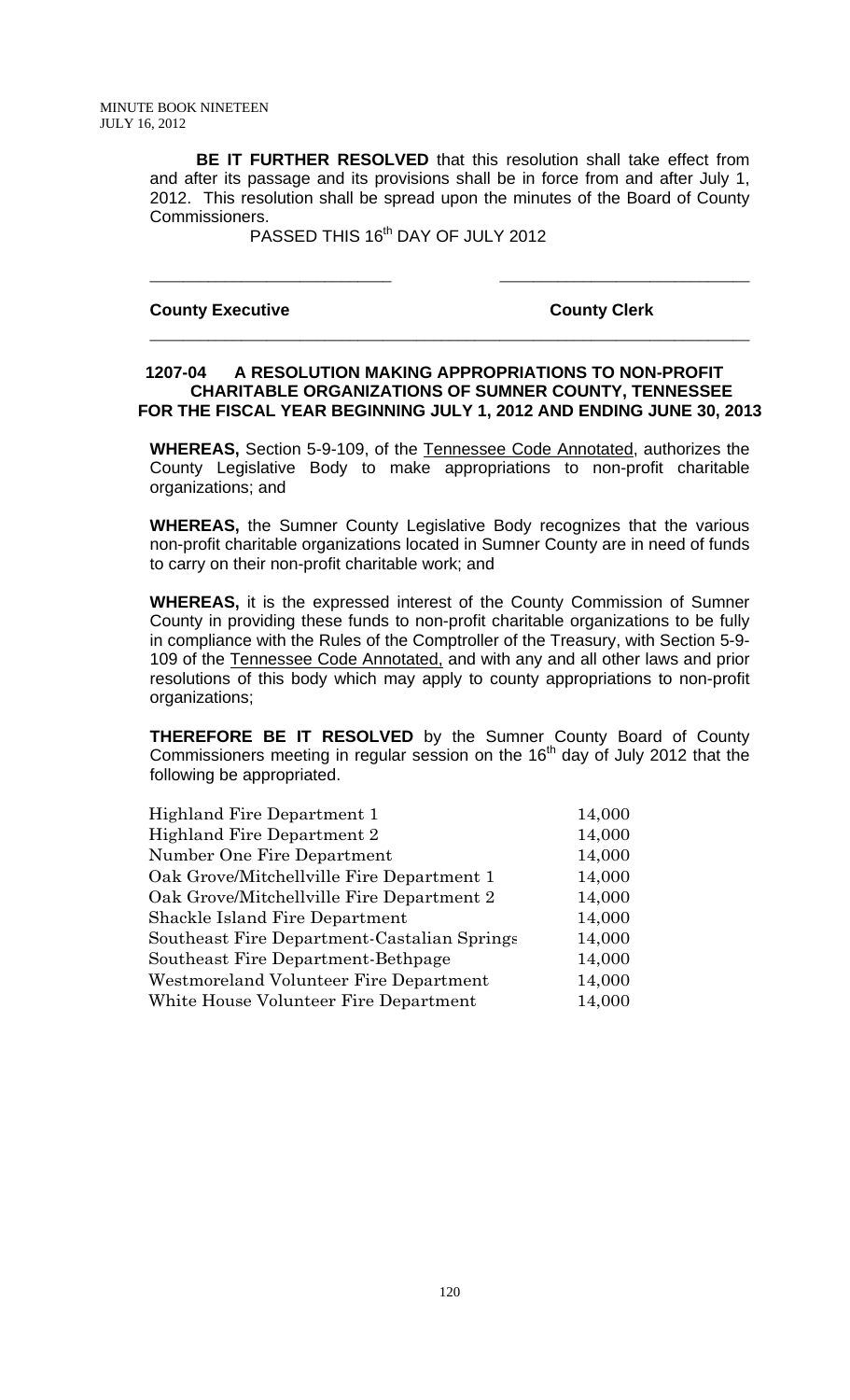| Ashley's Place                           | 5,000         |
|------------------------------------------|---------------|
| Crisis Pregnancy Center                  | 2,500         |
| HomeSafe                                 | 2,500         |
| Mid-Cumberland HRA                       | 17,671        |
| <b>Regional Transportation Authority</b> | 14,500        |
| TN Rehabilitation Center                 | 141,175       |
| Salvus Center                            | 5,000         |
| TN Small Business Development Center     | 5,000         |
| <b>Total Non-Profit Appropriations</b>   | \$<br>799,846 |

 **BE IT FURTHER RESOLVED** that the appropriations are made subject to the following conditions:

- 1) The non-profit charitable organizations to which funds are appropriated shall file, with the County Clerk and the disbursing official, a copy of an annual report of its business affairs and transactions and the proposed use of the County's funds in accordance with rules promulgated by the Comptroller of the Treasury. Such annual report shall be prepared and certified by the Chief Financial Officer of such non-profit organization in accordance with Section 5-9-109(c) of the Tennessee Code Annotated.
- 2) Said funds must only be used by the named non-profit charitable organization in furtherance of their non-profit charitable purposes benefiting the general welfare of the residents of the County.
- 3) All amounts paid to the tourism board are limited to the lesser of the budgeted amount or the hotel/motel tax collections less the applicable Trustee's commission.

This Resolution shall become effective upon passage, the public welfare requiring it.

 $\overline{\phantom{a}}$  , and the contribution of the contribution of the contribution of the contribution of the contribution of the contribution of the contribution of the contribution of the contribution of the contribution of the

 Commissioner Kimbrough moved, seconded by Commissioner Ring, to refer the County General Fund budget to the Budget Committee to get the County General expenses in line with revenues, in light of the funds taken from County General Reserve Fund to balance it.

The electronic vote was recorded in the following manner:

| <b>REFER BUDGET</b> |        |                 |                     |   |               |          |
|---------------------|--------|-----------------|---------------------|---|---------------|----------|
| Akins               | Ν      | Taylor          |                     | N | Geminden      | N        |
| Utley               | N      | Graves          |                     | N | Satterfield   | Y        |
| F. Freels           | N      | <b>Matthews</b> |                     | N | <b>Harris</b> | N        |
| Ring                | Y      |                 | <b>Brown Strong</b> | Y | Vaughn        | N        |
| LeMarbre            | Y      | Moser           |                     | N | Decker        | Y        |
| Hyde                | N      | Hughes          |                     | Y | Kimbrough     | Y        |
| Goode               | Y      | Skidmore        |                     | N | P. Freels     | N        |
| <b>Stone</b>        | N      | Guthrie         |                     | N | Pospisil      | N        |
| <b>REFER</b>        | Yes: 8 |                 | No: 16              |   | Abs: 0        | 07:55 PM |

Chairman Hyde declared the motion to refer the budget failed to pass.

\_\_\_\_\_\_\_\_\_\_\_\_\_\_\_\_\_\_\_\_\_\_\_\_\_\_\_\_\_\_\_\_\_\_\_\_\_\_\_\_\_\_\_\_\_\_\_\_\_\_\_\_\_\_\_\_\_\_\_\_\_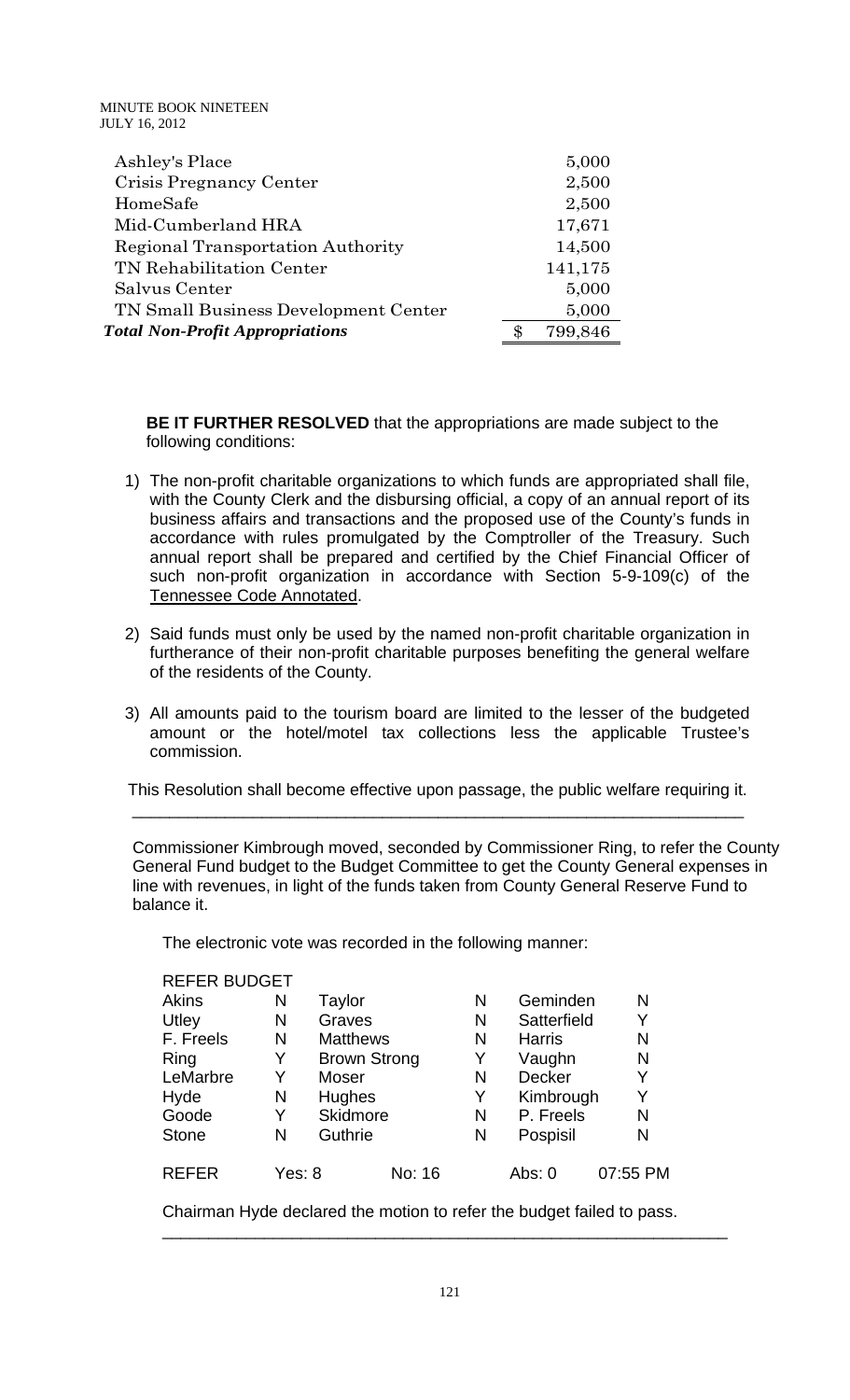Commissioner Guthrie declared an indirect conflict of interest but stated that he would vote his conscience.

Commissioner Goode moved, seconded by Commissioner Kimbrough, to increase funding for the Hendersonville Senior Citizens Center by \$1,000.00.

The electronic vote was recorded in the following manner:

| INCREASE HENDERSONVILLE SR. CENTER \$1,000 |   |                     |        |   |               |          |
|--------------------------------------------|---|---------------------|--------|---|---------------|----------|
| Akins                                      | N | Taylor              |        | N | Geminden      | N        |
| Utley                                      | Y | Graves              |        | N | Satterfield   | N        |
| F. Freels                                  | N | <b>Matthews</b>     |        | N | <b>Harris</b> | N        |
| Ring                                       | N | <b>Brown Strong</b> |        | N | Vaughn        | Α        |
| LeMarbre                                   | Y | <b>Moser</b>        |        | Y | Decker        | Y        |
| Hughes                                     | N | Kimbrough           |        | Y | Goode         | Y        |
| P. Freels                                  | N | <b>Stone</b>        |        | N | Guthrie       | N        |
| Pospisil                                   | N |                     |        |   |               |          |
| AMEND3                                     |   | Yes: 6              | No: 15 |   | Abs: 1        | 07:59 PM |

Chairman Hyde declared the motion to amend the budget failed to pass.

Commissioner Matthews moved, seconded by Commissioner Moser, to sever the Sheriff's Office budget but the rest of the budget. The motion carried by unanimous voice vote of the body.

\_\_\_\_\_\_\_\_\_\_\_\_\_\_\_\_\_\_\_\_\_\_\_\_\_\_\_\_\_\_\_\_\_\_\_\_\_\_\_\_\_\_\_\_\_\_\_\_\_\_\_\_\_\_\_\_\_\_\_\_\_

Commissioner Moser declared an indirect conflict of interest as a board member of the Shackle Island Fire Department and stated that he would vote his conscience.

The electronic vote on the motion to approve the budget and non-profit resolution was recorded in the following manner:

| APPROVE BUDGET AND NON-PROFIT LESS SHERIFF |                |                     |       |   |               |          |
|--------------------------------------------|----------------|---------------------|-------|---|---------------|----------|
| Akins                                      |                | Taylor              |       |   | Geminden      | Y        |
| Utley                                      | Y              | Graves              |       | Y | Satterfield   | N        |
| F. Freels                                  | Y              | <b>Matthews</b>     |       | Y | <b>Harris</b> | Y        |
| Ring                                       | N              | <b>Brown Strong</b> |       | N | Vaughn        | Y        |
| LeMarbre                                   | Y              | Moser               |       | Y | <b>Decker</b> | Y        |
| Hyde                                       | Y              | <b>Hughes</b>       |       | N | Kimbrough     | N        |
| Goode                                      | N              | Skidmore            |       | Y | P. Freels     | Y        |
| <b>Stone</b>                               | Y              | Guthrie             |       | Y | Pospisil      | Y        |
| 1207-05                                    | <b>Yes: 18</b> |                     | No: 6 |   | Abs: 0        | 08:06 PM |

Chairman Hyde declared the motion to approve the budgets passed.

Commissioner Taylor moved, seconded by Commissioner Graves, to approve the Sheriff's Office budget.

\_\_\_\_\_\_\_\_\_\_\_\_\_\_\_\_\_\_\_\_\_\_\_\_\_\_\_\_\_\_\_\_\_\_\_\_\_\_\_\_\_\_\_\_\_\_\_\_\_\_\_\_\_\_\_\_\_\_\_\_\_

The electronic vote was recorded in the following manner:

APPROVE SHERIFF BUDGET

| <b>Akins</b> |   | Taylor              | Geminden      |  |
|--------------|---|---------------------|---------------|--|
| Utley        | v | Graves              | Satterfield   |  |
| F. Freels    | v | <b>Matthews</b>     | Harris        |  |
| Ring         | Y | <b>Brown Strong</b> | Vaughn        |  |
| LeMarbre     |   | Moser               | <b>Decker</b> |  |